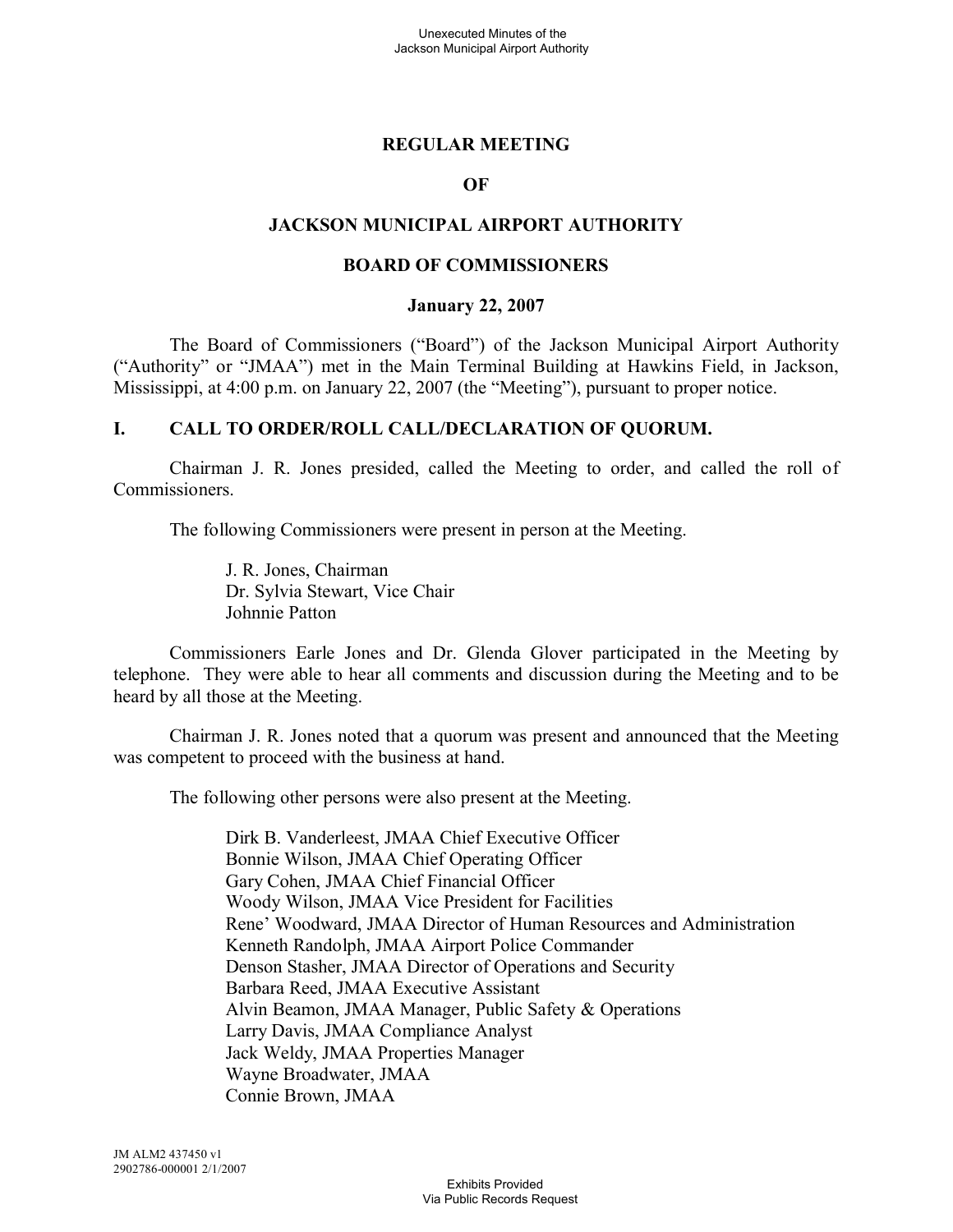Joyce Tillman, JMAA Alan L. Moore, Baker Donelson Bearman Caldwell & Berkowitz Lawrence Turner, Turner Awards Chuck Lott, Neel-Schaffer, Inc. John Bourgeois, Waggoner Engineering, Inc. Mark Pyanov, Aero Jackson

# **II. APPROVAL AND EXECUTION OF MINUTES.**

### **A. Special Monthly Meeting on December 18, 2006.**

The Board considered the minutes from the meeting listed above.

After discussion, upon motion duly made by Commissioner Stewart, seconded by Commissioner Patton, and unanimously approved by the affirmative votes of all Commissioners present, said minutes were approved as presented and directed to be filed in the appropriate minute book and records of the Authority.

# **III. PUBLIC COMMENTS.**

None.

## **IV. REPORTS.**

# **A. Chief Executive Officer.**

# 1. Airport Project Manager Summary, Ending December 31, 2006.

Mr. Vanderleest directed the Board's attention to this Report, as found in the packet distributed to the Board prior to the Meeting (the "Packet"), and discussed the Report with the Board. A copy of the Packet is attached as an exhibit to the minutes of the Meeting.

# 2. Airport Activity Statistics Report, Ending December 31, 2006.

Mr. Vanderleest directed the Board's attention to the Activity Report for the month ended December 31, 2006, as found in the Packet.

# **B. Attorney.**

Mr. Moore said he had nothing to report at this time.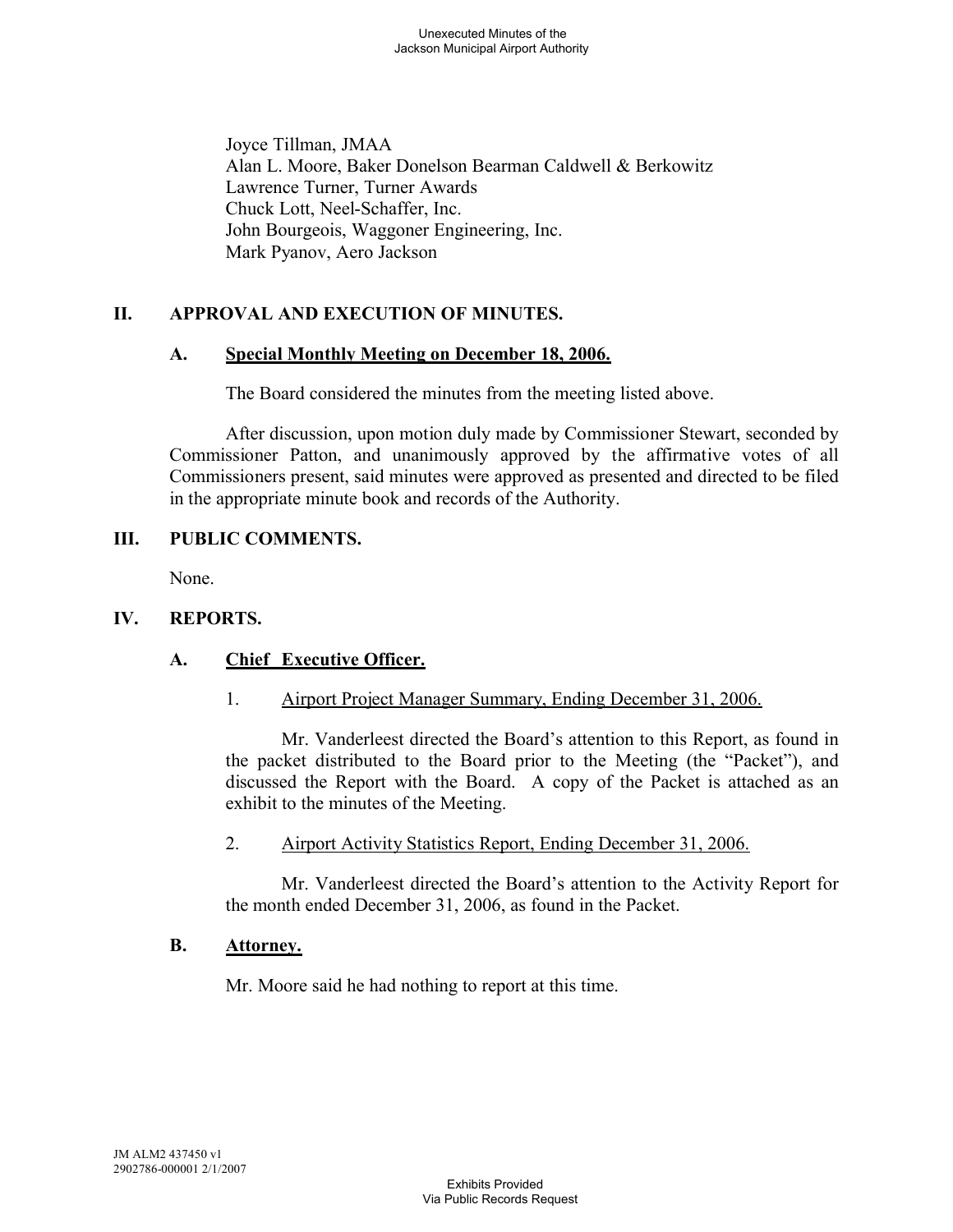# **C. Financial Report.**

#### 1. Claims Docket for December 2006.

Mr. Vanderleest presented the December 2006 Claims Docket for consideration, as set out in the Packet.

During discussion, Mr. Vanderleest asked the Board to approve and authorize payment of a claim/statement from Entergy for \$72,139.35, in addition to those claims set forth on the December 2006 Claims Docket.

After discussion, upon motion duly made by Commissioner Stewart, seconded by Commissioner Patton, and unanimously approved by the affirmative votes of all Commissioners present, the Board adopted the following resolution.

### **RESOLUTION APPROVING CERTAIN CLAIMS ON THE JACKSON MUNICIPAL AIRPORT AUTHORITY CLAIMS DOCKET, BEING CLAIM NO. 73785 THROUGH CLAIM NO. 73937, BOTH INCLUSIVE, APPEARING ON PAGES 3074 THROUGH 3079 OF THE CLAIMS DOCKET, BOTH INCLUSIVE, IN THE TOTAL AMOUNT OF \$760,137.22**

**WHEREAS,** the Board of Commissioners (the "Board") of the Jackson Municipal Airport Authority (the "Authority") has reviewed and considered the Claims Docket of the Authority for the month of December 2006, being Claim No. 73785 through Claim No. 73937, both inclusive, appearing on pages 3074 through 3079 of the Claims Docket of the Authority, both inclusive (the "Claims"); and

**WHEREAS**, the staff of the Authority has also recommended that the Board approve and authorize payment of a claim/statement from Entergy in the amount of \$72,139.35 (the "Entergy Claim"), and the Board has reviewed and considered said Entergy Claim;

**NOW, THEREFORE, BE IT RESOLVED,** the Board hereby approves and authorizes payment of the Claims in the total amount of \$760,137.22 as set forth on said Claims Docket and the Entergy Claim in the amount of \$72,139.35.

#### 2. Financial Reports for December 2006.

Mr. Vanderleest discussed with the Board the financial reports for the Authority for the month of December 2006, as found in the Packet.

After discussion, upon motion duly made by Commissioner Stewart, seconded by Commissioner Patton, and unanimously approved by the affirmative votes of all Commissioners present, the Board adopted the following resolution.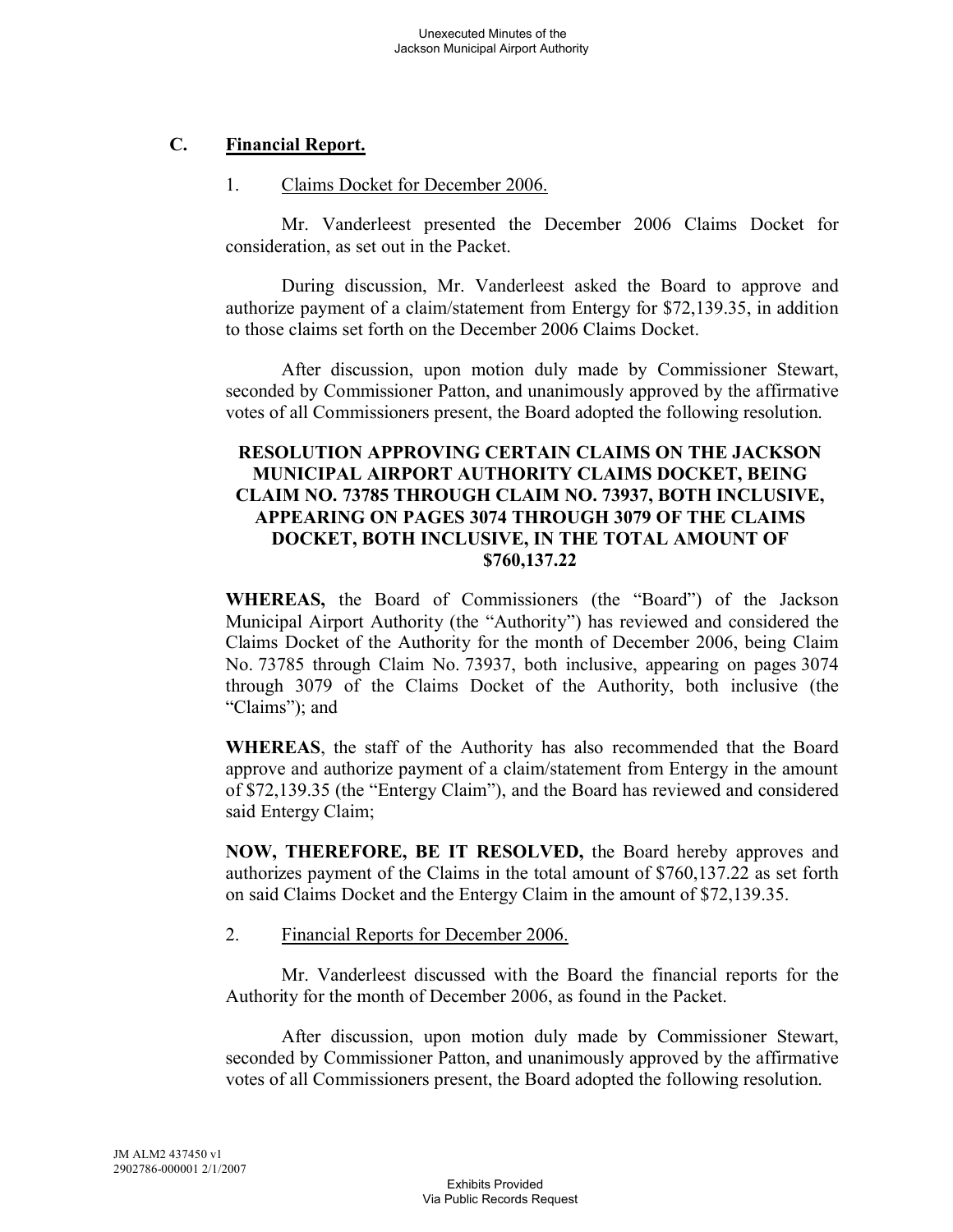# **RESOLUTION ACCEPTING FINANCIAL REPORTS FOR DECEMBER 2006**

**WHEREAS,** the Board of Commissioners (the "Board") of the Jackson Municipal Airport Authority (the "Authority") has reviewed certain financial statements for the Authority for the month and period ended December 31, 2006 (the "Financial Reports"), as (i) included in the packet distributed to the Board prior to the January 22, 2007, Regular Monthly Meeting of the Board and (ii) incorporated herein by reference;

**NOW, THEREFORE, BE IT RESOLVED,** the Board hereby accepts the Financial Reports.

### **V. DISCUSSION/ACTION ITEMS.**

### **A. Strategic Initiatives.**

- 1. Organizational Management and Development.
	- a. Approval of Board Travel.

Mr. Vanderleest asked the Board to approve and authorize participation and reimbursement of travel and lodging expenses for Chairman J. R. Jones to attend an ACI-NA Marketing Conference in Atlanta, Georgia, in February 2007.

After discussion, upon motion duly made by Commissioner Stewart, seconded by Commissioner Patton, and unanimously approved by the affirmative votes of all Commissioners present, the Board adopted the following resolution.

# **RESOLUTION APPROVING BOARD TRAVEL**

**WHEREAS**, the staff of the Jackson Municipal Airport Authority (the "Authority") has recommended that the Board of Commissioners (the "Board") of the Authority approve and authorize participation by Chairman J. R. Jones at an ACI-NA Marketing Conference in Atlanta, Georgia, in February 2007; and

**WHEREAS**, the Board has considered said recommendation by the staff of the Authority;

**NOW, THEREFORE, BE IT RESOLVED**, the Board hereby determines that it would be in the best interests of and in furtherance of the duties and responsibilities of the Authority to, the Board hereby does: (i) approve and authorize Chairman J. R. Jones to attend the ACI-NA Marketing Conference in Atlanta, Georgia, in February 2007; and (ii)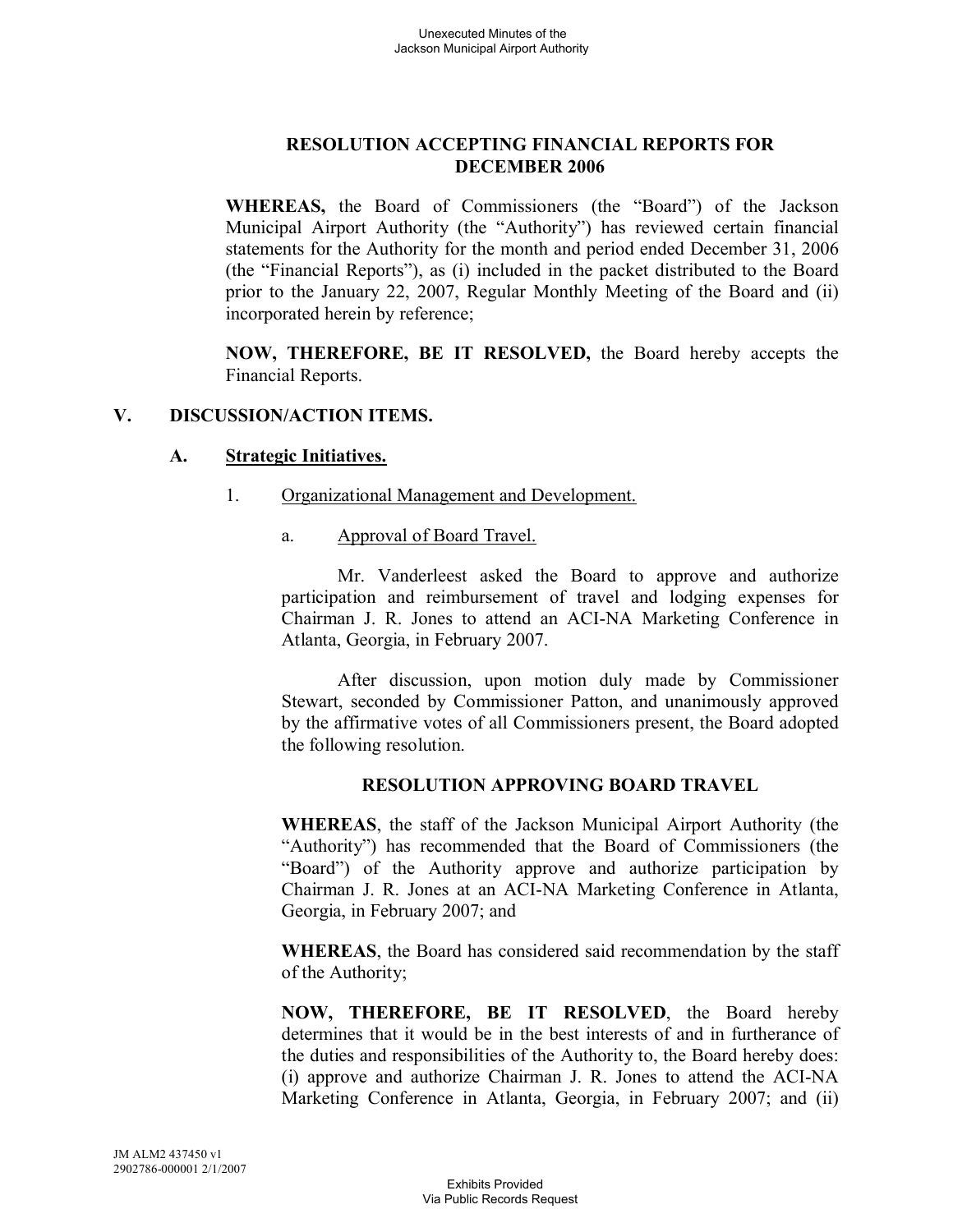approve and authorize reimbursement of reasonable and necessary travel and lodging expenses for the foregoing.

- b. Employee Recognition:
	- (1) Employee of the Month (January): Connie Brown.

Mr. Vanderleest recognized and commended Ms. Brown as the Employee of the Quarter. Ms. Brown serves as an Operations Coordinator, and as such, Ms. Brown was responsible for organizing and managing the Customer Service Teams during the Thanksgiving, Christmas and New Year holidays.

(2) Employee of the Year (2006): Wayne Broadwater.

Mr. Vanderleest introduced and commended Wayne Broadwater as the JMAA Employee of the Year for 2006. Mr. Broadwater serves as a Maintenance Technician.

c. Employment Agreement for Chief Executive Officer.

Mr. Moore said that a copy of the proposed employment agreement between the Authority and Mr. Vanderleest, as Chief Executive Officer of the Authority, had been emailed to the Board and Mr. Vanderleest on Thursday, January 18, 2007. Mr. Moore said that he had received no comments about possible revisions, so it was appropriate for the Board to consider approving and authorizing execution of said employment agreement at this time. A copy of said employment agreement is attached as an exhibit to the minutes of the Meeting.

After discussion, upon motion duly made by Commissioner Stewart, seconded by Commissioner Patton, and unanimously approved by the affirmative votes of all Commissioners present, the Board adopted the following resolution.

# **RESOLUTION APPROVING AND AUTHORIZING EXECUTION OF EMPLOYMENT AGREEMENT WITH DIRK VANDERLEEST, CHIEF EXECUTIVE OFFICER**

**WHEREAS**, the Board of Commissioners (the "Board") of the Jackson Municipal Airport Authority (the "Authority") has reviewed and considered a certain Employment Agreement (the "Agreement") between Dirk B. Vanderleest, the Chief Executive Officer of the Authority, and the Authority, a copy of said Agreement being (i) attached to the minutes of the January 22, 2007, Regular Monthly Meeting of the Board, and (ii) incorporated herein by reference;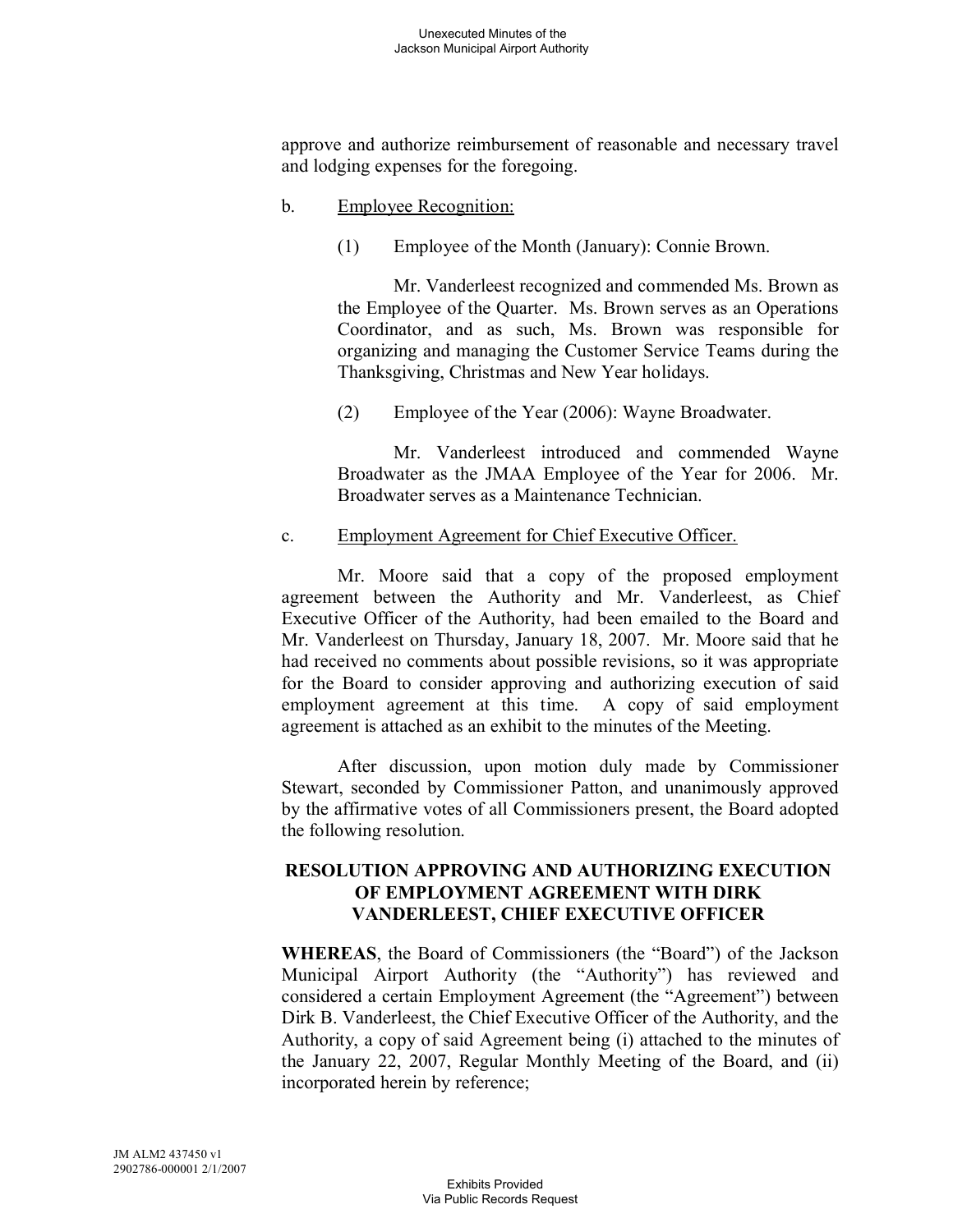**NOW, THEREFORE, BE IT RESOLVED**, the Board hereby determines that it would be in the best interests of and in furtherance of the duties and responsibilities of the Authority to, the Board hereby does: (i) approve the form, terms and conditions of the Agreement and (ii) authorize and direct the Chairman of the Board to execute the Agreement on behalf of the Authority.

2. Planning Budgeting and Financial Management.

No discussion or action was taken at the Meeting in connection with this Strategic Initiative.

3. Information Management Systems.

# a. Approve Service Agreement, Globalstar, Satellite Phone Service, JMAA.

Mr. Vanderleest directed the Board's attention to the memo dated January 17, 2007, in the Packet, which discussed this matter. As set forth therein, the staff of the Authority recommended that the Board approve and authorize negotiation and execution of an annual service agreement with Globalstar to provide certain satellite phone service, at an estimated cost not to exceed approximately \$780.00.

After discussion, upon motion duly made by Commissioner Stewart, seconded by Commissioner Patton, and unanimously approved by the affirmative votes of all Commissioners present, the Board adopted the following resolution.

# **RESOLUTION APPROVING AND AUTHORIZING EXECUTION OF ANNUAL SERVICE AGREEMENT WITH GLOBALSTAR**

**WHEREAS**, the staff of the Jackson Municipal Airport Authority (the "Authority") has recommended that the Board of Commissioners (the "Board") of the Authority approve and authorize negotiation and execution of an annual service agreement (the "Agreement") with Globalstar ("Globalstar") to provide certain satellite phone service (the "Service") at an estimated cost not to exceed approximately \$780.00; and

**WHEREAS**, the Board has considered said recommendation by the staff of the Authority;

**NOW, THEREFORE, BE IT RESOLVED**, the Board hereby determines that it would be in the best interests of and in furtherance of the duties and responsibilities of the Authority to, the Board hereby does, approve and authorize negotiation and execution of the Agreement to employ Globalstar to provide the Service, said Agreement to be in such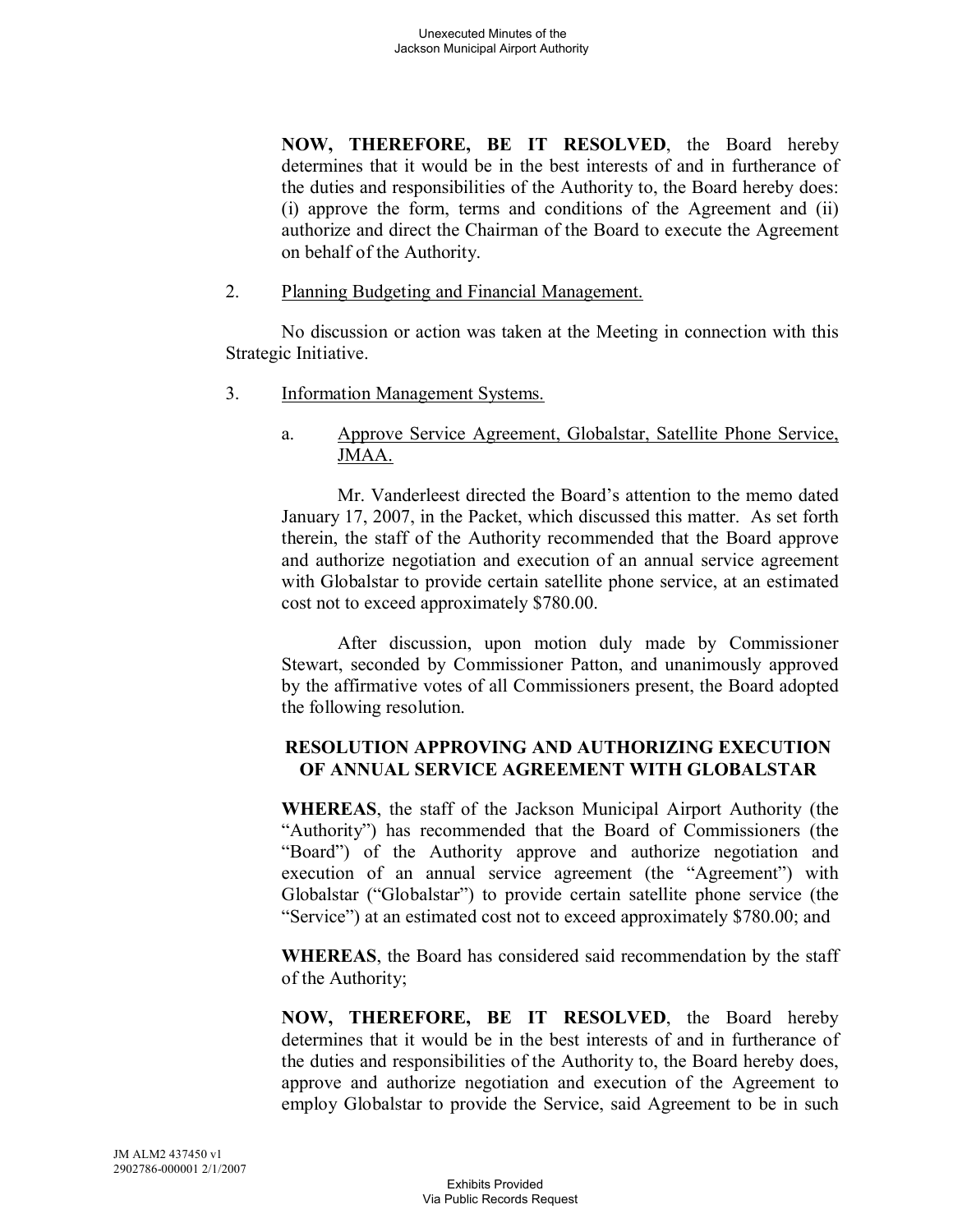form and to contain such terms and conditions consistent with the foregoing as may be deemed appropriate by the Chief Executive Officer of the Authority, as evidenced by his execution thereof.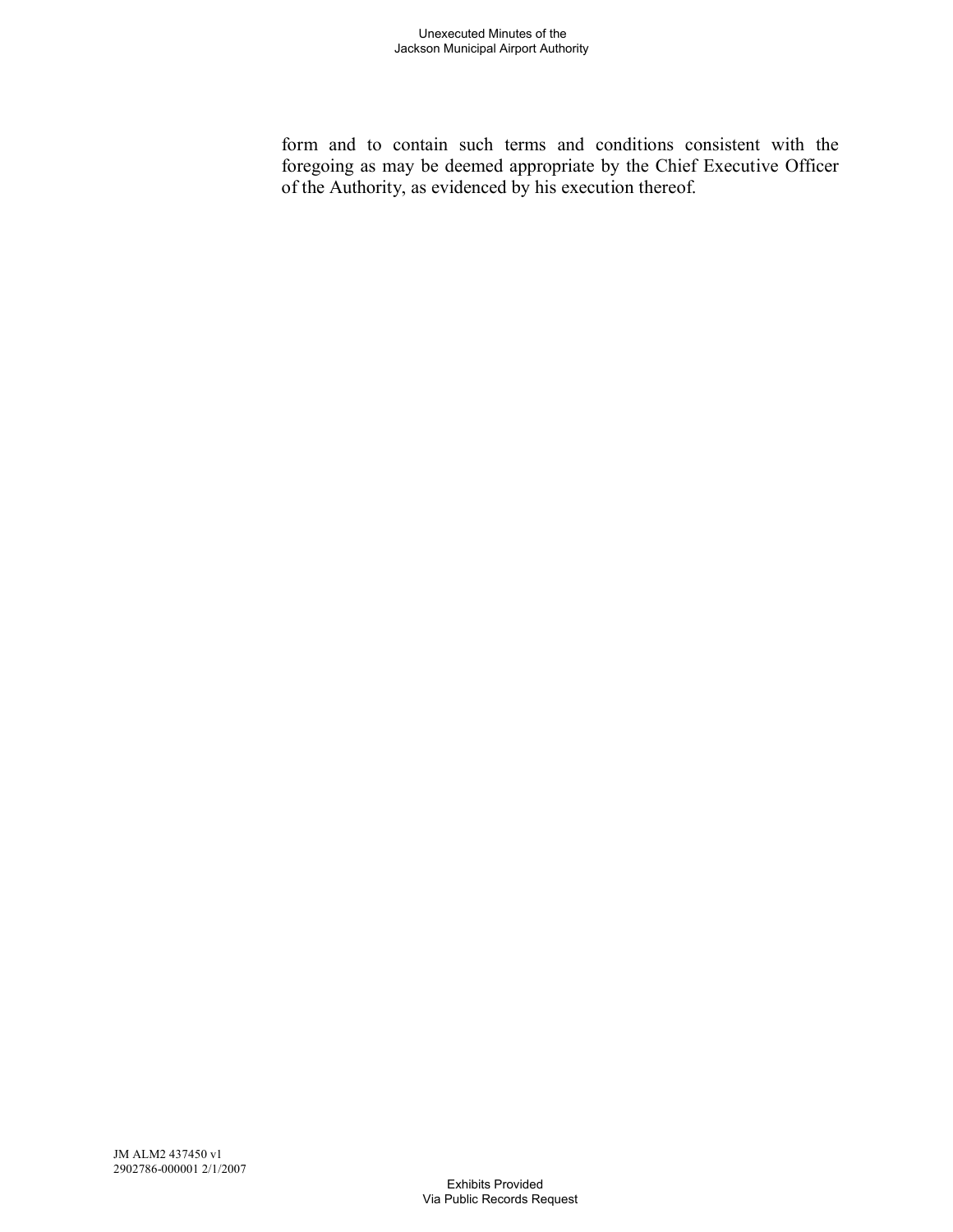# b. Approve Execution of Agreement, Sprint/Nextel, 800 MHz Reconfiguration, JMAA.

Mr. Vanderleest directed the Board's attention to the memo dated January 17, 2007, in the Packet, which discussed this matter. As set forth therein, the staff of the Authority recommended that the Board approve and authorize negotiation and execution of an agreement with Sprint/Nextel to reconfigure the 800 MHz frequencies licensed to JMAA to minimize harmful interference with public safety radio transmissions. Pursuant to the Federal Communications Commission's ("FCC") report and order issued August 6, 2004, Sprint/Nextel must cover all costs of the reconfiguration.

After discussion, upon motion duly made by Commissioner Earle Jones, seconded by Commissioner Stewart, and unanimously approved by the affirmative votes of all Commissioners present, the Board adopted the following resolution.

# **RESOLUTION APPROVING AND AUTHORIZING EXECUTION OF AGREEMENT WITH SPRINT/NEXTEL**

**WHEREAS**, the staff of the Jackson Municipal Airport Authority (the "Authority") has recommended that the Board of Commissioners (the "Board") of the Authority approve and authorize negotiation and execution of an agreement (the "Agreement") with Sprint/Nextel ("Sprint/Nextel") to reconfigure the 800 MHz frequencies currently licensed to the Authority to minimize harmful interference with public safety radio transmissions (the "Reconfiguration"); and

**WHEREAS**, the Board has considered said recommendation by the staff of the Authority;

**NOW, THEREFORE, BE IT RESOLVED**, the Board hereby determines that it would be in the best interests of and in furtherance of the duties and responsibilities of the Authority to, the Board hereby does, approve and authorize negotiation and execution of the Agreement with Sprint/Nextel to accomplish the Reconfiguration, said Agreement to be in such form and to contain such terms and conditions consistent with the foregoing as may be deemed appropriate by the Chief Executive Officer of the Authority, as evidenced by his execution thereof.

4. Infrastructure Development and Project Management.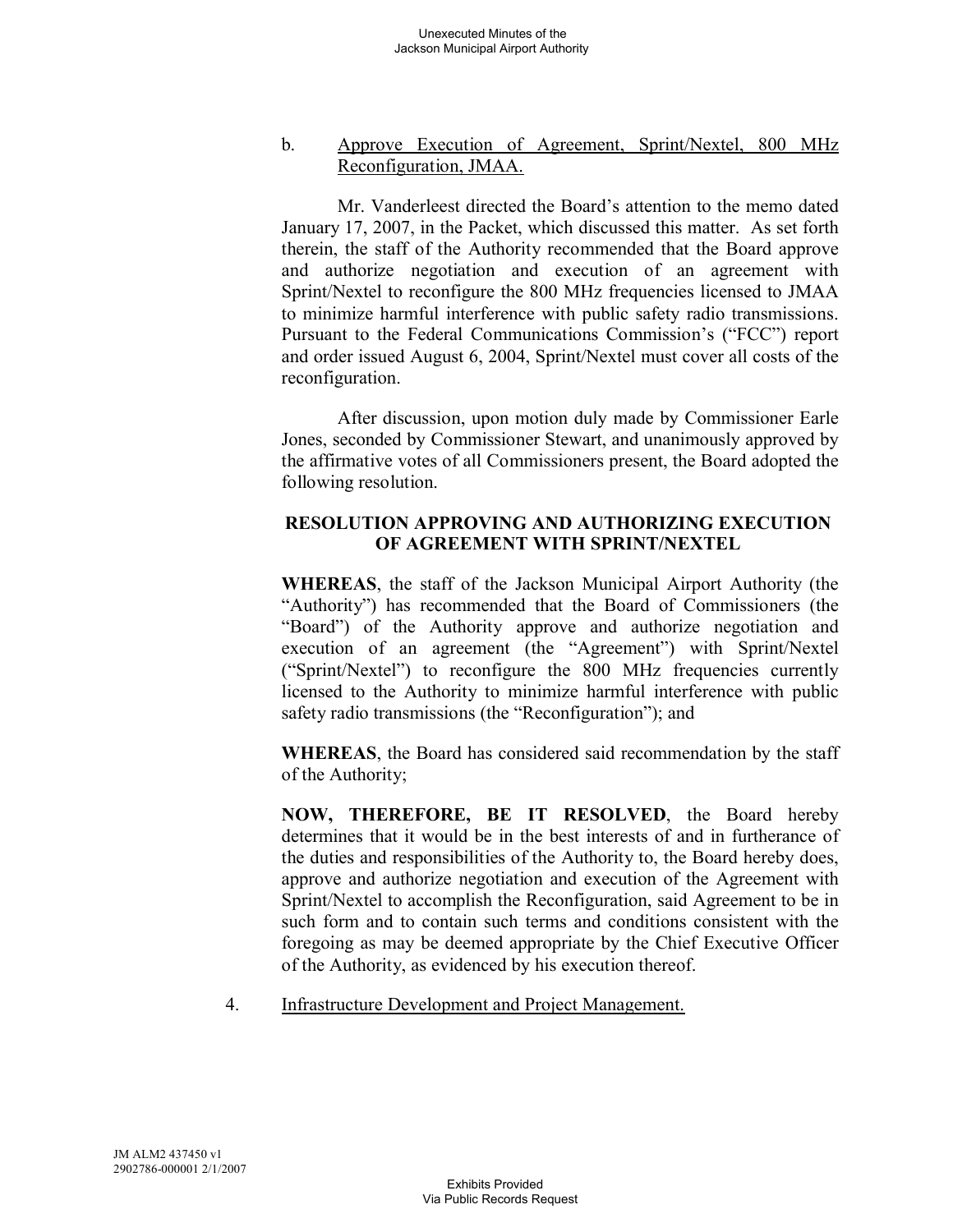#### a. JMAA Project No. 041-06, Airfield Signage, Phase 2, Construction and Installation, JEIA: Award Bid.

Mr. Vanderleest directed the Board's attention to the memorandum dated January 15, 2007, and the Bid Tabulation Form dated December 21, 2006, in the Packet, which described this matter. As set forth therein, the Authority received four (4) bids after publishing an advertisement for bids for this project. The staff of the Authority recommended that the Board accept the bid submitted by Webster Electric Co. in the amount of \$317,996.50 as the lowest and best bid for this project.

After discussion, upon motion duly made by Commissioner Patton, seconded by Commissioner Stewart, and unanimously approved by the affirmative votes of all Commissioners present, the Board adopted the following resolution.

# **RESOLUTION ACCEPTING BID BY WEBSTER ELECTRIC CO. FOR PROJECT NO. 041-06, AIRFIELD SIGNAGE, CONSTRUCTION AND INSTALLATION, JACKSON-EVERS INTERNATIONAL AIRPORT**

**WHEREAS**, after publication of an advertisement for bids in accordance with applicable law, the Jackson Municipal Airport Authority (the "Authority") received four (4) bids for certain airfield signage construction and installation at Jackson-Evers International Airport, identified as Project No. 041-06 (the "Project"); and

**WHEREAS**, as set forth in that certain Bid Tabulation Form dated December 21, 2006 (the "Bid Tabulation Form"), the low bid for the Project was submitted by Webster Electric Co. ("Webster") in the amount of \$317,996.50 (the "Bid"), a copy of said Bid Tabulation Form being (i) included in the packet distributed to the Board prior to the January 22, 2007, Regular Monthly Meeting of the Board and (ii) incorporated herein by reference; and

**WHEREAS**, the staff of the Authority has advised the Board of Commissioners (the "Board") of the Authority that the Bid submitted by Webster was in compliance with the bid requirements, and has recommended that the Bid by Webster be accepted as the lowest and best bid for the Project; and

**WHEREAS**, the Board has considered said recommendation by the staff of the Authority;

**NOW, THEREFORE, BE IT RESOLVED**, the Board hereby determines that it would be in the best interests of and in furtherance of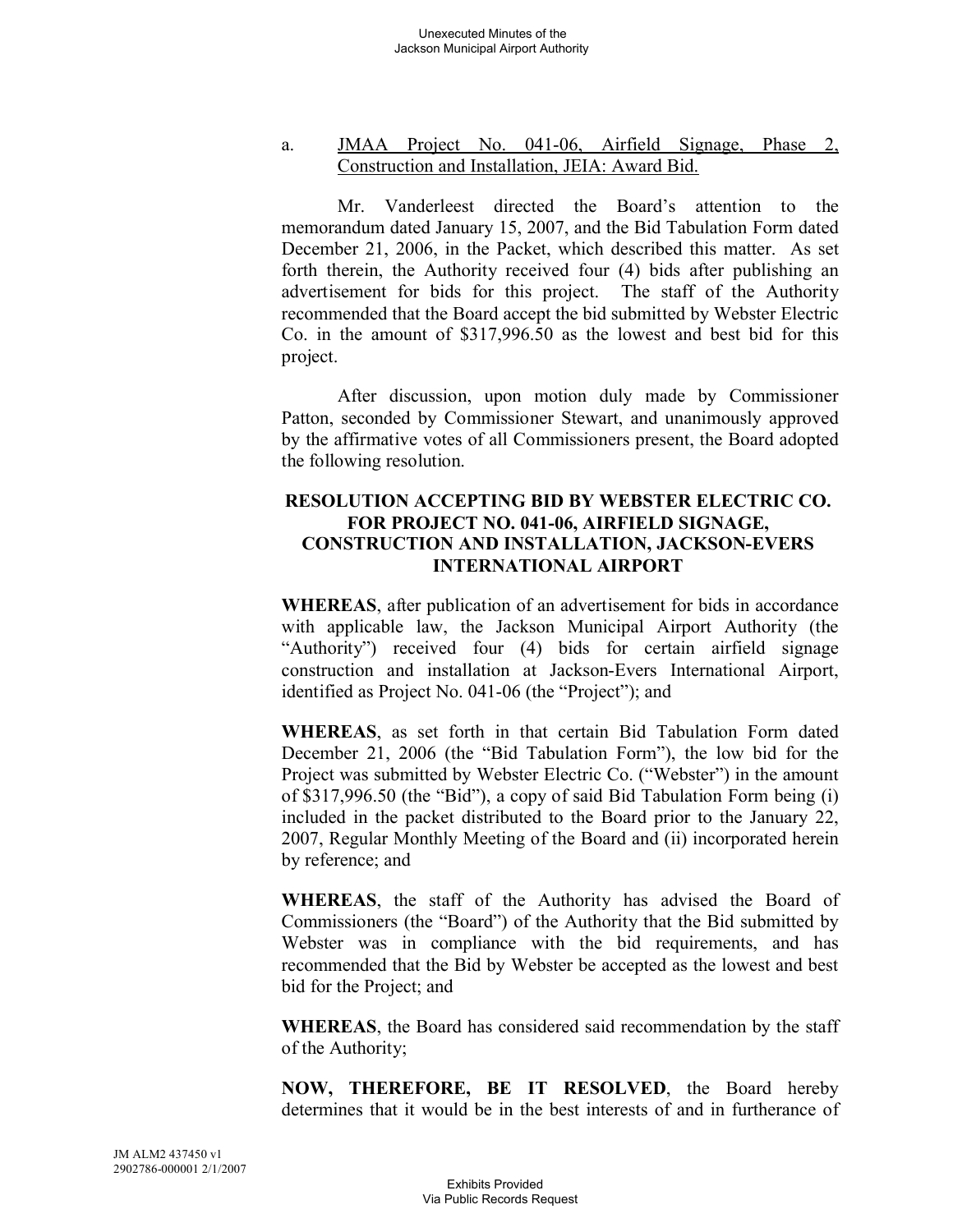the duties and responsibilities of the Authority to, and the Board hereby does: (i) accept the Bid by Webster as the lowest and best bid for the Project, and (ii) authorize and direct the Chief Executive Officer of the Authority to negotiate and execute an appropriate agreement and related documents with Webster to accomplish the Project (collectively, the "Agreement"), said Agreement to be in such form and to contain such terms and conditions consistent with the foregoing as may be deemed appropriate by the Chief Executive Officer, as evidenced by his execution thereof.

### b. JMAA Project No. 004-05. Contract No. 004-05-217, International Drive Reconstruction, JEIA: Change Order No. 5.

Mr. Vanderleest directed the Board's attention to the memorandum dated January 9, 2007, which described this matter, and Change Order No. 5, as found in the Packet. As set forth therein, Waggoner Engineering, Inc., the Authority's professional consultant for this project, and the staff of the Authority recommended approval and accomplishment of (i) Change Order No. 5 to Contract No. 004-05-217, which would decrease the contract cost by \$6,736.00 because of certain quantity adjustments, more particularly described in Change Order No. 5, and (ii) final close out of this contract and project.

After discussion, upon motion duly made by Commissioner Patton, seconded by Commissioner Stewart, and unanimously approved by the affirmative votes of all Commissioners present, the Board adopted the following resolution.

## **RESOLUTION APPROVING AND AUTHORIZING EXECUTION AND ACCOMPLISHMENT OF CHANGE ORDER NO. 5, CONTRACT NO. 004-05-217, INTERNATIONAL DRIVE RECONSTRUCTION, JACKSON-EVERS INTERNATIONAL AIRPORT**

**WHEREAS,** the Jackson Municipal Airport Authority (the "Authority") previously entered into an agreement identified as Contract No. 004-05- 217 (the "Contract") with Dickerson & Bowen, Inc. for International Drive reconstruction at Jackson-Evers International Airport (the "Project"); and

**WHEREAS,** Waggoner Engineering, Inc. ("WEI"), the Authority's professional consultant for the Project, and the staff of the Authority have recommended that the Board of Commissioners (the "Board") of the Authority approve and authorize (i) execution and accomplishment of a certain Change Order No. 5, which would decrease the cost of the Project by \$6,736.00 because of certain quantity adjustments, a copy of said Change Order No. 5 being (x) included in the packet distributed to the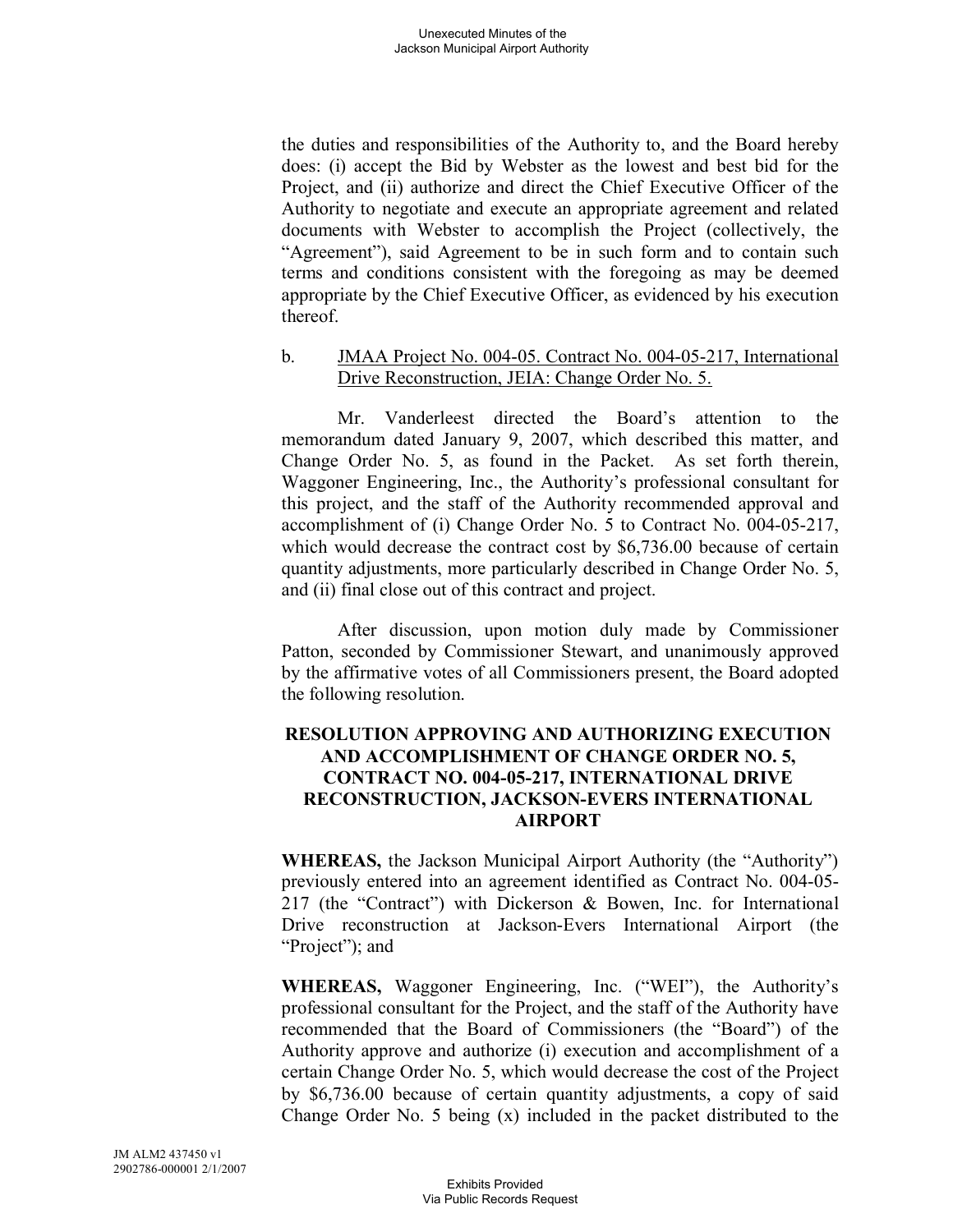Board prior to the January 22, 2007, Regular Monthly Meeting of the Board and (y) incorporated herein by reference, and (ii) final closeout of the Contract and Project; and

**WHEREAS,** the Board has reviewed Change Order No. 5 and considered said recommendation by WEI and the staff of the Authority;

**NOW, THEREFORE, BE IT RESOLVED**, the Board hereby determines that it would be in the best interests of and in furtherance of the duties and responsibilities of the Authority to, and the Board hereby does, approve and authorize: (i) execution and accomplishment of Change Order No. 5 to the Contract, and (ii) final closeout of the Contract and Project.

#### c. JMAA Project No. 018-06, Contract No. 018-06-247, Landscaping and Related Services, JEIA: Change Order No. 4.

Mr. Vanderleest directed the Board's attention to the memorandum dated January 10, 2007, which described this matter, and Change Order No. 4, as found in the Packet. As set forth therein, Walker Parking Consultants, the Authority's professional consultant for this project, and the staff of the Authority recommended approval and accomplishment of Change Order No. 4 to Contract No. 018-06-247, which would increase the contract cost by \$10,238.00, but add no days to the time for completion of the project, in consideration for certain additional work more particularly described in Change Order No. 4.

After discussion, upon motion duly made by Commissioner Stewart, seconded by Commissioner Patton, and unanimously approved by the affirmative votes of all Commissioners present, the Board adopted the following resolution.

## **RESOLUTION APPROVING AND AUTHORIZING EXECUTION AND ACCOMPLISHMENT OF CHANGE ORDER NO. 4, CONTRACT NO. 018-06-247, LANDSCAPING AND RELATED SERVICES, JACKSON-EVERS INTERNATIONAL AIRPORT**

**WHEREAS,** the Jackson Municipal Airport Authority (the "Authority") previously entered into an agreement identified as Contract No. 018-06- 247 (the "Contract") with Love Irrigation, Inc. for certain landscaping and related services at Jackson-Evers International Airport (the "Project"); and

**WHEREAS,** Walker Parking Consultants ("Walker"), the Authority's professional consultant for the Project, and the staff of the Authority have recommended that the Board of Commissioners (the "Board") of the Authority approve and authorize execution and accomplishment of a certain Change Order No. 4, which would increase the cost of the Project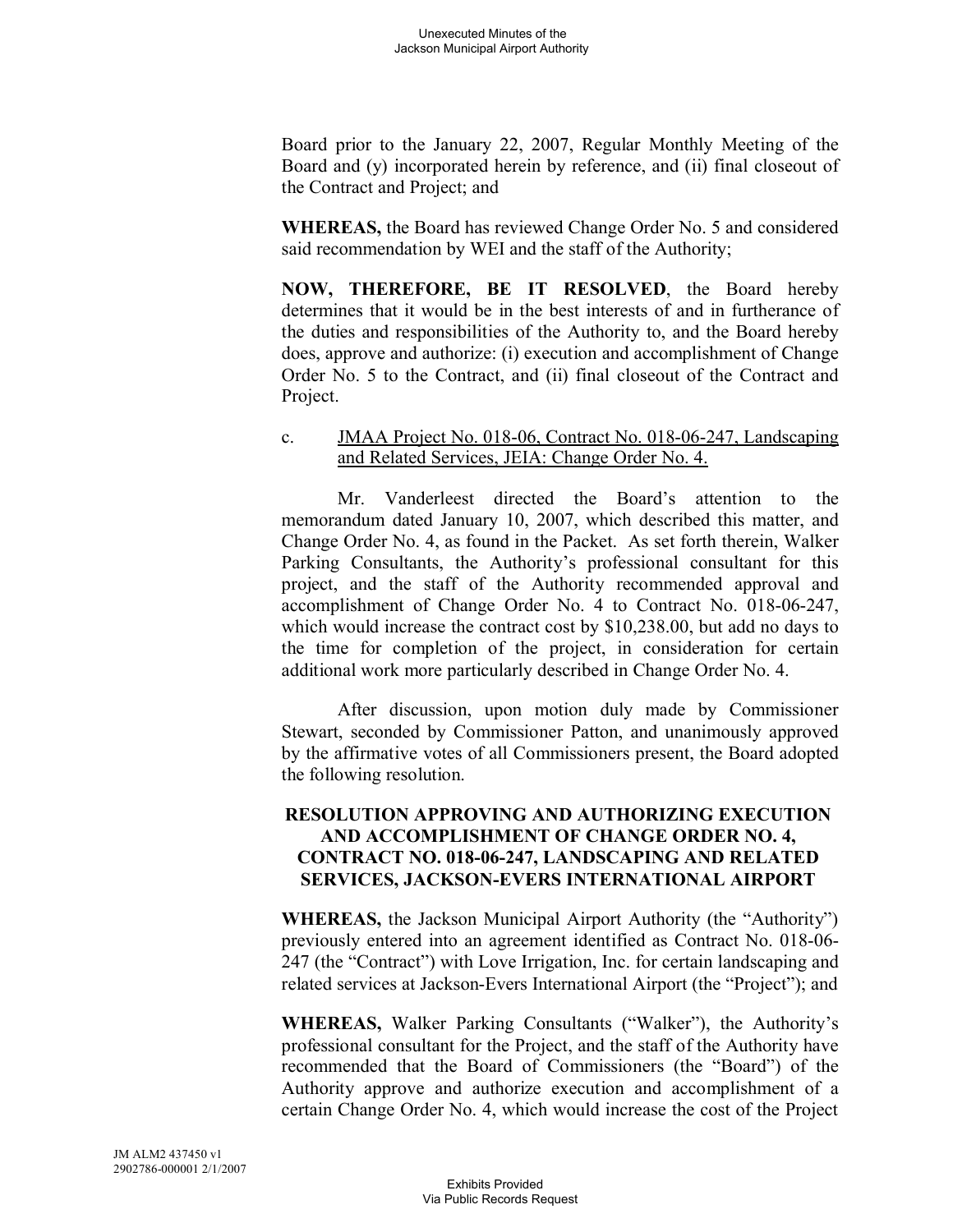by \$10,238.00, but add no days to the time for completion of the Project, in consideration for certain additional work more particularly set forth in Change Order No. 4, a copy of said Change Order No. 4 being (i) included in the packet distributed to the Board prior to the January 22, 2007, Regular Monthly Meeting of the Board and (ii) incorporated herein by reference; and

**WHEREAS,** the Board has reviewed Change Order No. 4 and considered said recommendation by Walker and the staff of the Authority;

**NOW, THEREFORE, BE IT RESOLVED**, the Board hereby determines that it would be in the best interests of and in furtherance of the duties and responsibilities of the Authority to, and the Board hereby does, approve and authorize execution and accomplishment of Change Order No. 4 to the Contract.

## d. JMAA Project No. 005-05, Contract No.005-05-220, Parking Garage Expansion. JEIA: Change Order No. 13.

Mr. Vanderleest directed the Board's attention to the memorandum dated January 10, 2007, which described this matter, and Change Order No. 13, as found in the Packet. As set forth therein, Mr. Vanderleest said that the staff of the Authority and Walker Parking Consultants ("Walker"), the Authority's professional consultant for this project, recommended approval and accomplishment of Change Order No. 13 to Contract No. 005-05-220, which would increase the contract cost by \$7,622.00, but add no days for completion of the Project, in consideration for certain additional work more particularly described in Change Order No. 13.

After discussion, upon motion duly made by Commissioner Patton, seconded by Commissioner Stewart, and unanimously approved by the affirmative votes of all Commissioners present, the Board adopted the following resolution.

### **RESOLUTION APPROVING AND AUTHORIZING EXECUTION AND ACCOMPLISHMENT OF CHANGE ORDER NO. 13, CONTRACT NO. 005-05-220, PARKING GARAGE EXPANSION, JACKSON-EVERS INTERNATIONAL AIRPORT**

**WHEREAS,** the Jackson Municipal Airport Authority (the "Authority") previously entered into a certain agreement identified as Contract No. 005-05-220 (the "Contract") with Yates/Brashears for expansion of the parking garage at Jackson-Evers International Airport (the "Project"); and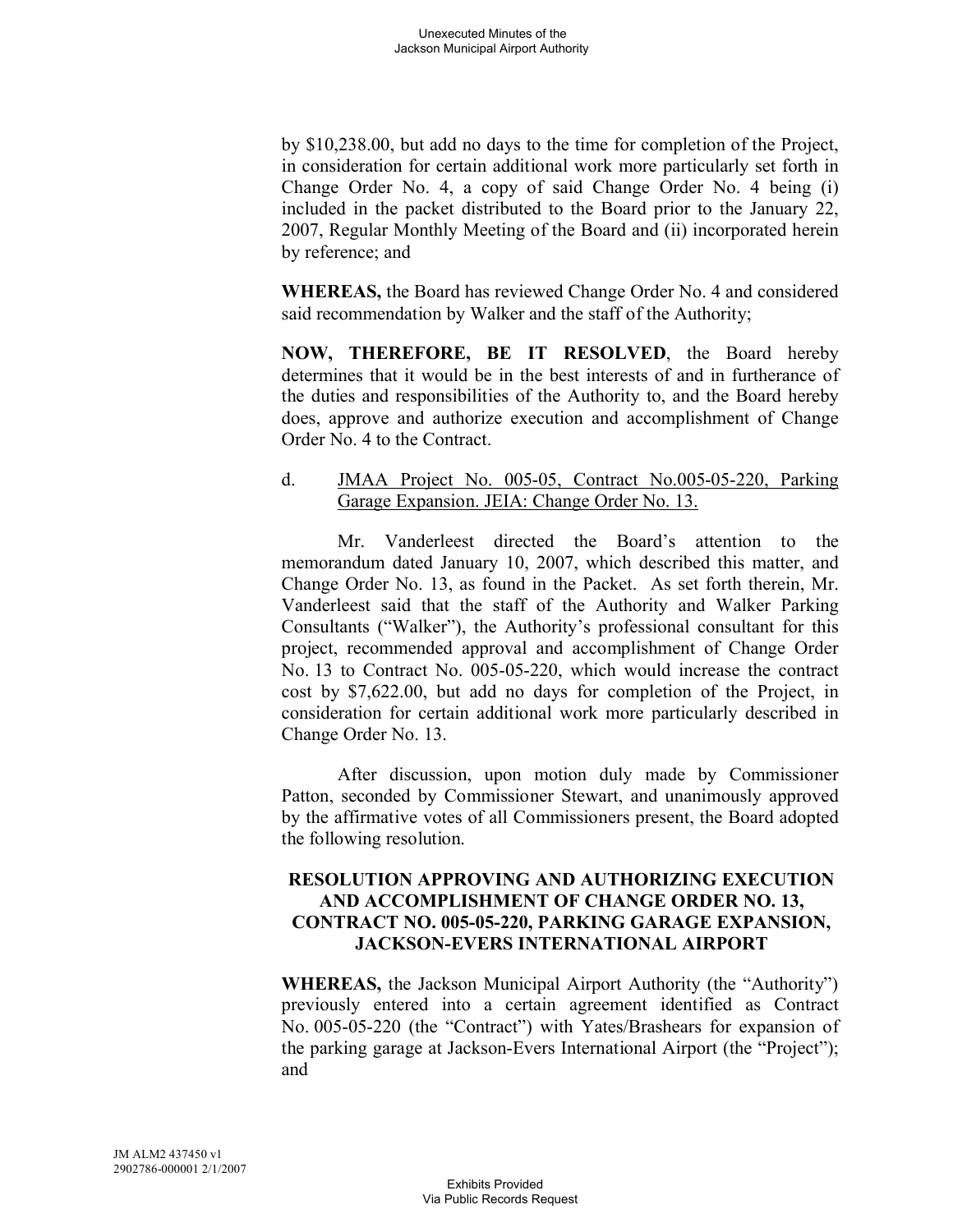**WHEREAS**, Walker Parking Consultants ("Walker"), the Authority's professional consultant for the Project, and the staff of the Authority have recommended that the Board of Commissioners (the "Board") of the Authority approve and authorize execution and accomplishment of a certain Change Order No. 13 to the Contract, which would increase the cost of the Project by \$7,622.00, but add no days for completion of the Project, as more particularly described in that certain Change Order No. 13, a copy of said Change Order No. 13 being (i) included in the packet distributed to the Board prior to the January 22, 2007, Regular Monthly Meeting of the Board and (ii) incorporated herein by reference; and

**WHEREAS,** the Board has reviewed Change Order No. 13 and considered said recommendation by Walker and the staff of the Authority;

**NOW, THEREFORE, BE IT RESOLVED,** the Board hereby determines that it would be in the best interests of and in furtherance of the duties and responsibilities of the Authority to, and the Board hereby does, approve and authorize execution and accomplishment of Change Order No. 13 to Contract No. 005-05-220.

### e. JMAA Project No. 017-06, Contract No. 017-06-249, Signage Fabrication, Installation & Related Services, Change Order No. 4.

Mr. Vanderleest directed the Board's attention to the memo dated January 11, 2007, in the Packet, which discussed this matter, and Change Order No. 4, as found in the Packet. As set forth therein, Walker Parking Consultants ("Walker"), the Authority's professional consultant for this project, and the staff of the Authority recommended approval and accomplishment of Change Order No. 4 to Contract No. 017-06-249, which would decrease the contract cost by \$1,500.00 in consideration for certain additional work and credits more particularly described in Change Order No. 4.

After discussion, upon motion duly made by Commissioner Patton, seconded by Commissioner Stewart, and unanimously approved by the affirmative votes of all Commissioners present, the Board adopted the following resolution.

## **RESOLUTION APPROVING AND AUTHORIZING EXECUTION AND ACCOMPLISHMENT OF CHANGE ORDER NO. 4, CONTRACT NO. 017-06-249, SIGNAGE FABRICATION, INSTALLATION AND RELATED SERVICES, JACKSON-EVERS INTERNATIONAL AIRPORT**

**WHEREAS**, the Jackson Municipal Airport Authority (the "Authority") previously entered into a certain agreement identified as Contract No. 017-06-249 (the "Contract") with 1-Stop Sign & Safety for signage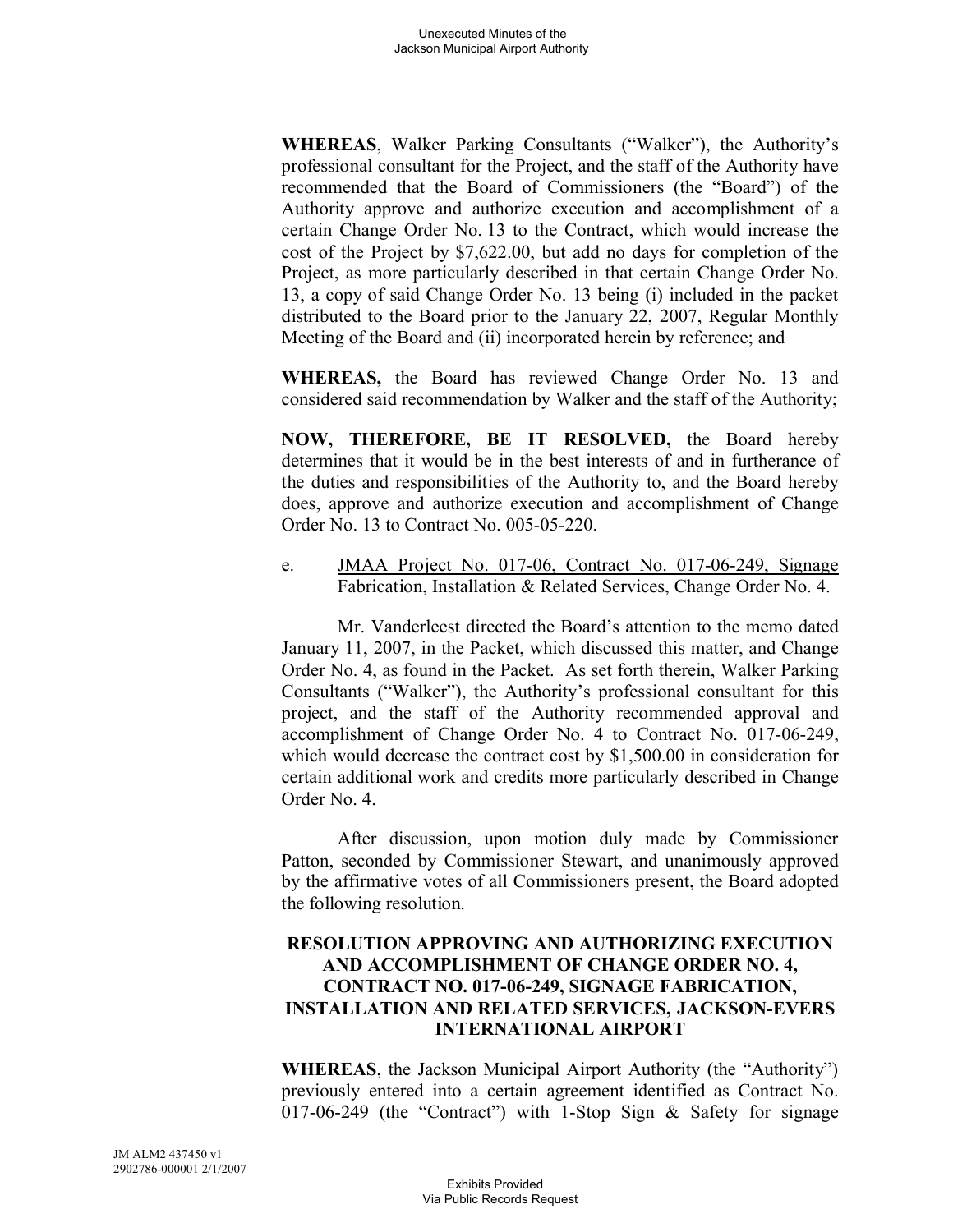fabrication, installation and related services at Jackson-Evers International Airport (the "Project"); and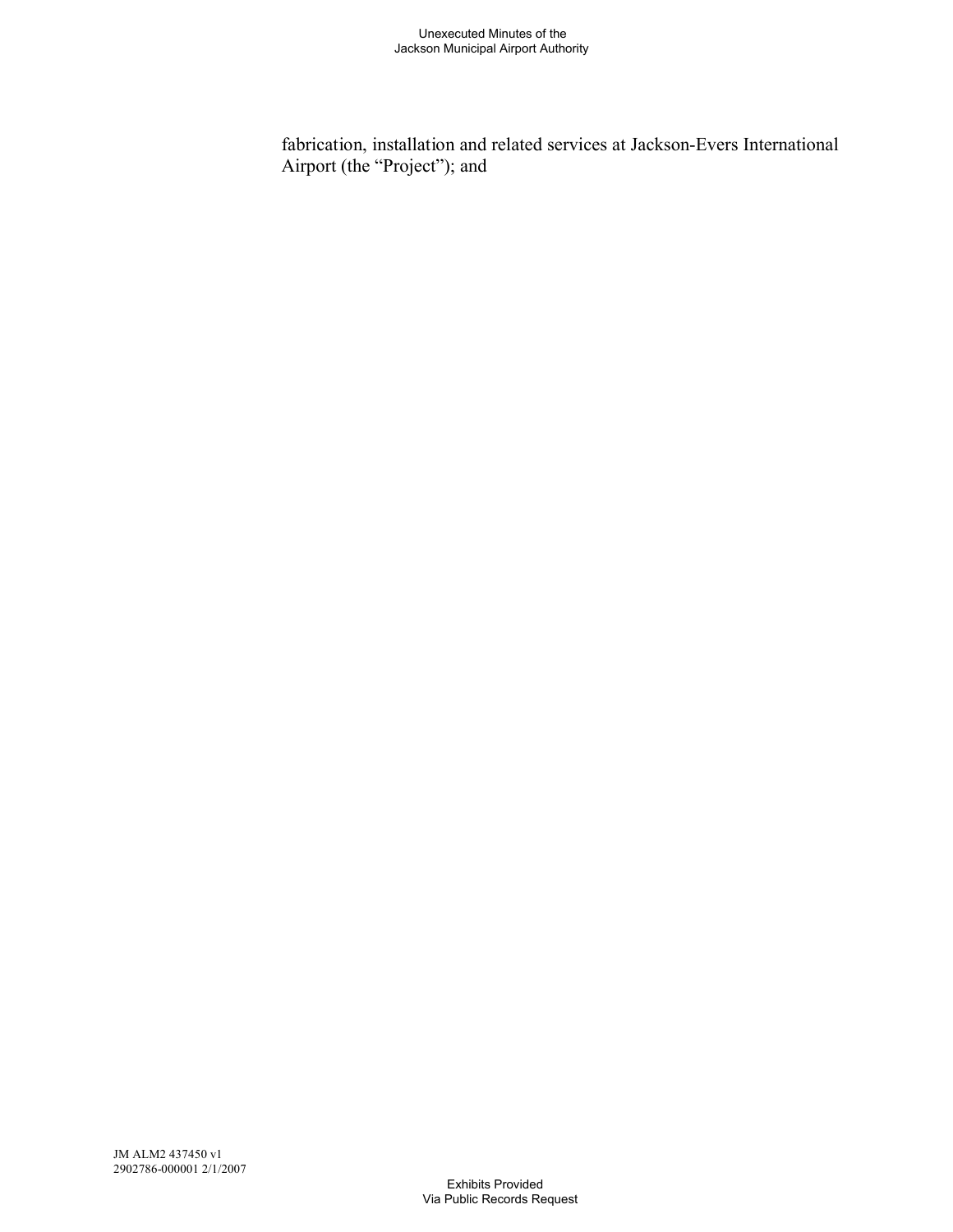**WHEREAS**, Walker Parking Consultants ("Walker"), the Authority's professional consultant for the Project, and the staff of the Authority have recommended that the Board of Commissioners (the "Board") of the Authority approve and authorize execution and accomplishment of a certain Change Order No. 4 to the Contract, which would decrease the cost of the Project by \$1,500.00, in consideration for certain additional work and credits more particularly set forth in Change Order No. 4, a copy of said Change Order No. 4 being (i) included in the packet distributed to the Board prior to the January 22, 2007, Regular Monthly Meeting of the Board and (ii) incorporated herein by reference; and

**WHEREAS**, the Board has reviewed Change Order No. 4 and considered said recommendation by Walker and the staff of the Authority;

**NOW, THEREFORE, BE IT RESOLVED,** the Board hereby determines that it would be in the best interests of and in furtherance of the duties and responsibilities of the Authority to, and the Board hereby does, approve and authorize execution and accomplishment of Change Order No. 4 to Contract No. 017-06-249.

f. JMAA Project No. 047-06, Employee and Rental Car Parking Rehabilitation, Amendment No. 1 to Addendum No. 17 to Standard Form Agreement with Waggoner Engineering, Inc.

Mr. Vanderleest directed the Board's attention to the memo dated January 10, 2007, in the Packet, which discussed this matter. As set forth therein, the staff of the Authority recommended approval of a certain Amendment No. 1 to Addendum No. 17 to the Standard Form Agreement between the Authority and Waggoner Engineering, Inc. ("WEI") to employ WEI to provide certain additional professional engineering services in connection with rehabilitation of certain parking areas at JEIA at an additional cost not to exceed \$11,800.00.

After discussion, upon motion duly made by Commissioner Stewart, seconded by Commissioner Patton, and unanimously approved by the affirmative votes of all Commissioners present, the Board adopted the following resolution.

## **RESOLUTION APPROVING AND AUTHORIZING AMENDMENT NO. 1 TO ADDENDUM NO. 17 TO STANDARD FORM AGREEMENT WITH WAGGONER ENGINEERING, INC.**

**WHEREAS**, the Jackson Municipal Airport Authority (the "Authority") previously entered into a certain Standard Form Agreement (the "Agreement") for professional engineering and related services with Waggoner Engineering, Inc. ("WEI"); and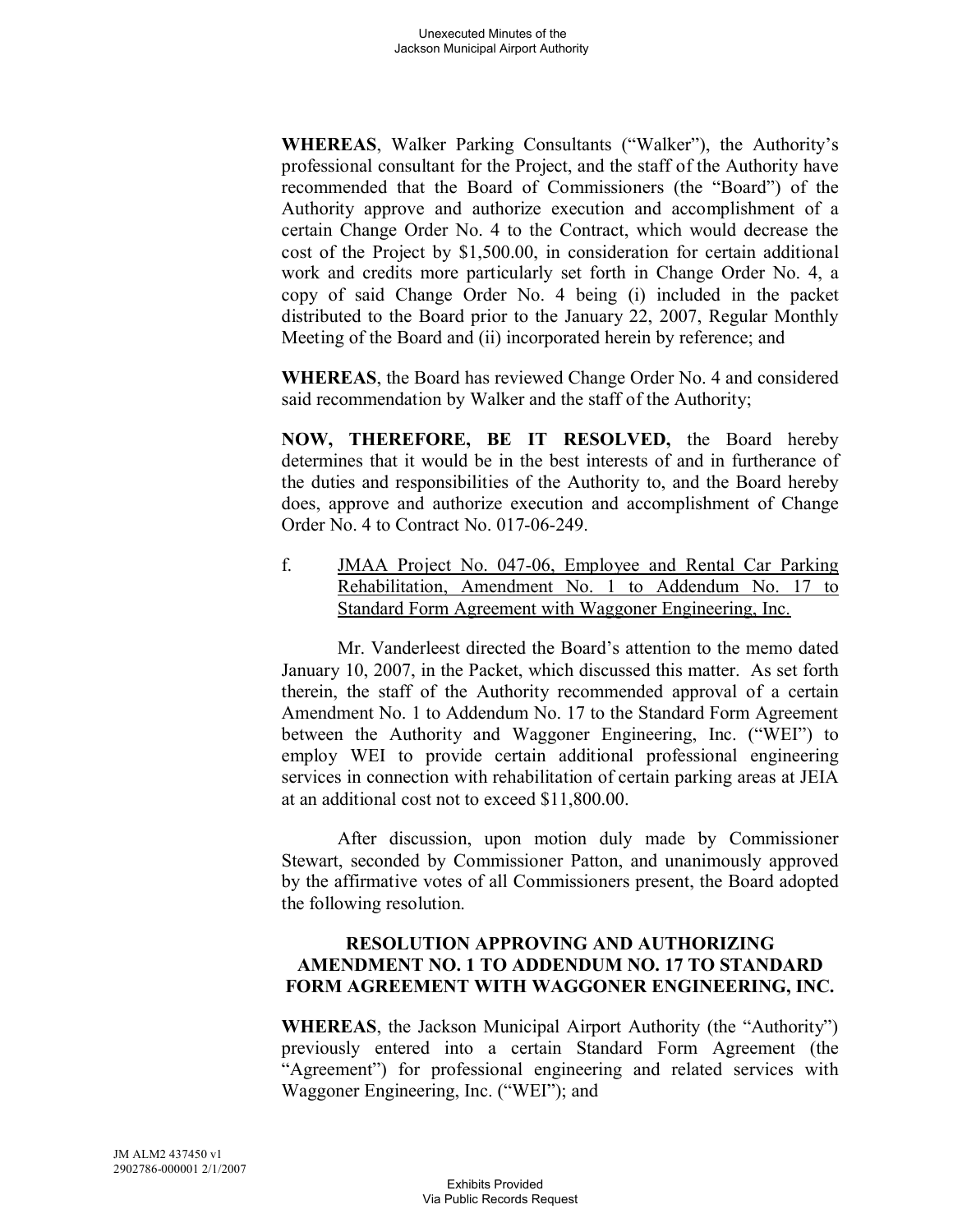**WHEREAS**, the scope of services for each separate project to be accomplished under the Agreement is set out in a separate addendum to the Agreement; and

**WHEREAS**, the staff of the Authority has recommended that the Board of Commissioners (the "Board") of the Authority approve and authorize negotiation and execution of a certain Amendment No. 1 (the "Amendment") to Addendum No. 17 (the "Addendum") to the Agreement to employ WEI to provide certain additional professional engineering services (the "Additional Services") in connection with rehabilitation of certain parking areas at Jackson-Evers International Airport, at an additional cost not to exceed \$11,800.00, as more particularly set forth in that certain memorandum dated January 10, 2007 (the "Memorandum"), a copy of which is (i) included in the packet distributed to the Board prior to the January 22, 2007, Regular Monthly Meeting of the Board and (ii) incorporated herein by reference; and

**WHEREAS**, the Board has reviewed the Memorandum and considered said recommendation by the staff of the Authority;

**NOW, THEREFORE, BE IT RESOLVED**, the Board hereby determines that it would be in the best interests of and in furtherance of the duties and responsibilities of the Authority to, the Board hereby does, approve and authorize negotiation and execution of the Amendment to the Addendum to the Agreement to employ WEI to provide the Additional Services, said Addendum to be in such form and to contain such terms and conditions consistent with the foregoing as may be deemed appropriate by the Chief Executive Officer of the Authority, as evidenced by his execution thereof.

g. JMAA Project No. 003-07. JMAA 5th Floor/TSA Space Renovation, JEIA: Approve Addendum No. 18 to Standard Form Agreement with Canizaro Cawthon Davis.

Mr. Vanderleest directed the Board's attention to the memo dated January 9, 2007, in the Packet, which discussed this matter. As set forth therein, the staff of the Authority recommended approval of a certain Addendum No. 18 to the Standard Form Agreement between the Authority and Canizaro Cawthon Davis ("CCD") to employ CCD to provide certain additional professional design and construction administration services in connection with renovation of certain space to be used by the Transportation Security Administration on the fifth floor of the Main Terminal Building at JEIA, at an additional cost not to exceed \$105,000.00.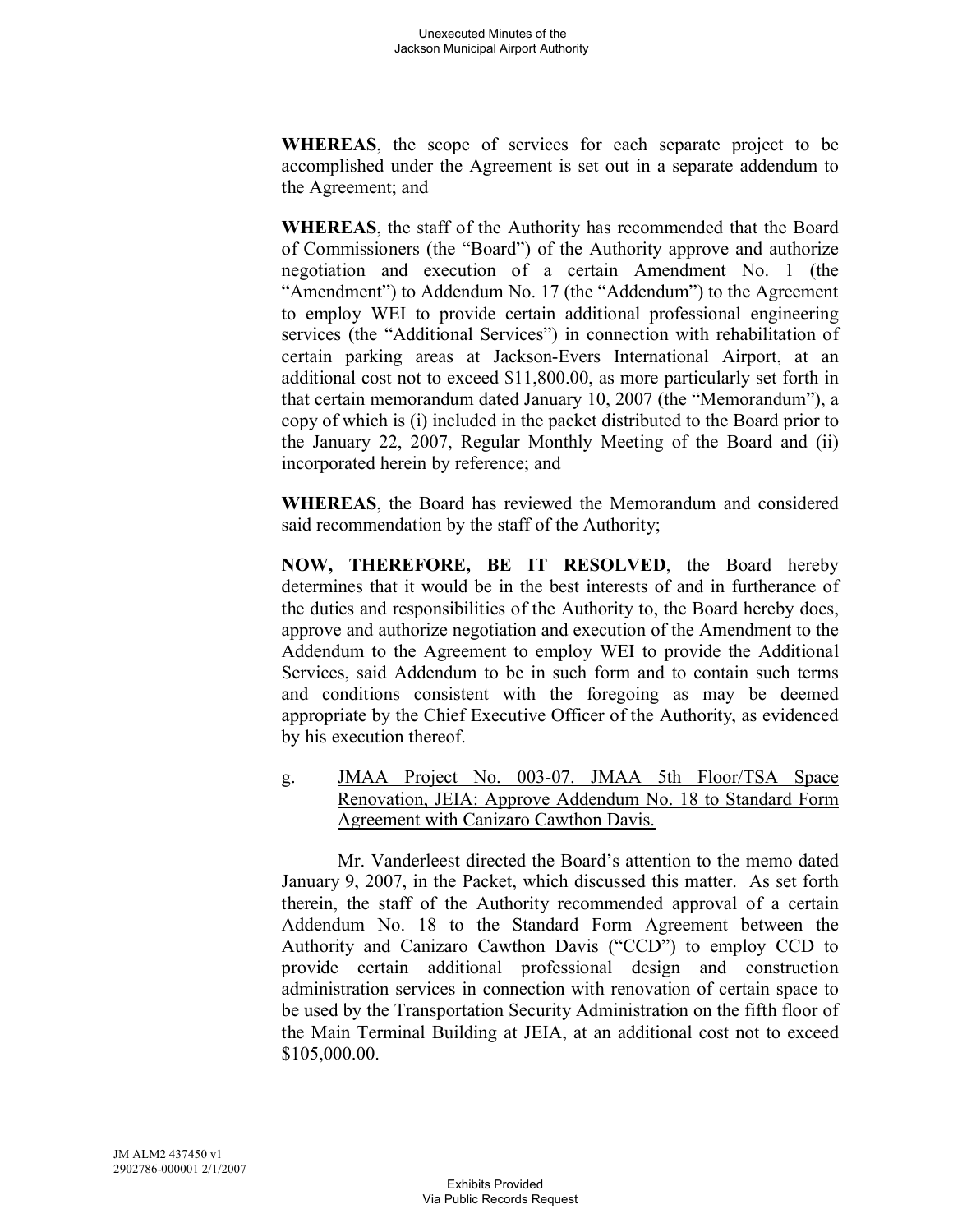After discussion, upon motion duly made by Commissioner Earle Jones, seconded by Commissioner Stewart, and unanimously approved by the affirmative votes of all Commissioners present, the Board adopted the following resolution.

### **RESOLUTION APPROVING AND AUTHORIZING ADDENDUM NO. 18 TO STANDARD FORM AGREEMENT WITH CANIZARO CAWTHON DAVIS**

**WHEREAS**, the Jackson Municipal Airport Authority (the "Authority") previously entered into a certain Standard Form Agreement (the "Agreement") for professional design and related services with Canizaro Cawthon Davis ("CCD"); and

**WHEREAS**, the scope of services for each separate project to be accomplished under the Agreement is set out in a separate addendum to the Agreement; and

**WHEREAS**, the staff of the Authority has recommended that the Board of Commissioners (the "Board") of the Authority approve and authorize negotiation and execution of a certain Addendum No. 18 (the "Addendum") to the Agreement to employ CCD to provide certain additional professional design and construction administration services (the "Additional Services") in connection with renovation of certain space to be used by the Transportation Security Administration on the fifth floor of the Main Terminal Building at JEIA, at an additional cost not to exceed \$105,000.00, as more particularly set forth in that certain memorandum dated January 9, 2007 (the "Memorandum"), a copy of which is (i) included in the packet distributed to the Board prior to the January 22, 2007, Regular Monthly Meeting of the Board and (ii) incorporated herein by reference; and

**WHEREAS**, the Board has reviewed the Memorandum and considered said recommendation by the staff of the Authority;

**NOW, THEREFORE, BE IT RESOLVED**, the Board hereby determines that it would be in the best interests of and in furtherance of the duties and responsibilities of the Authority to, the Board hereby does, approve and authorize negotiation and execution of the Addendum to the Agreement to employ CCD to provide the Additional Services, said Addendum to be in such form and to contain such terms and conditions consistent with the foregoing as may be deemed appropriate by the Chief Executive Officer of the Authority, as evidenced by his execution thereof.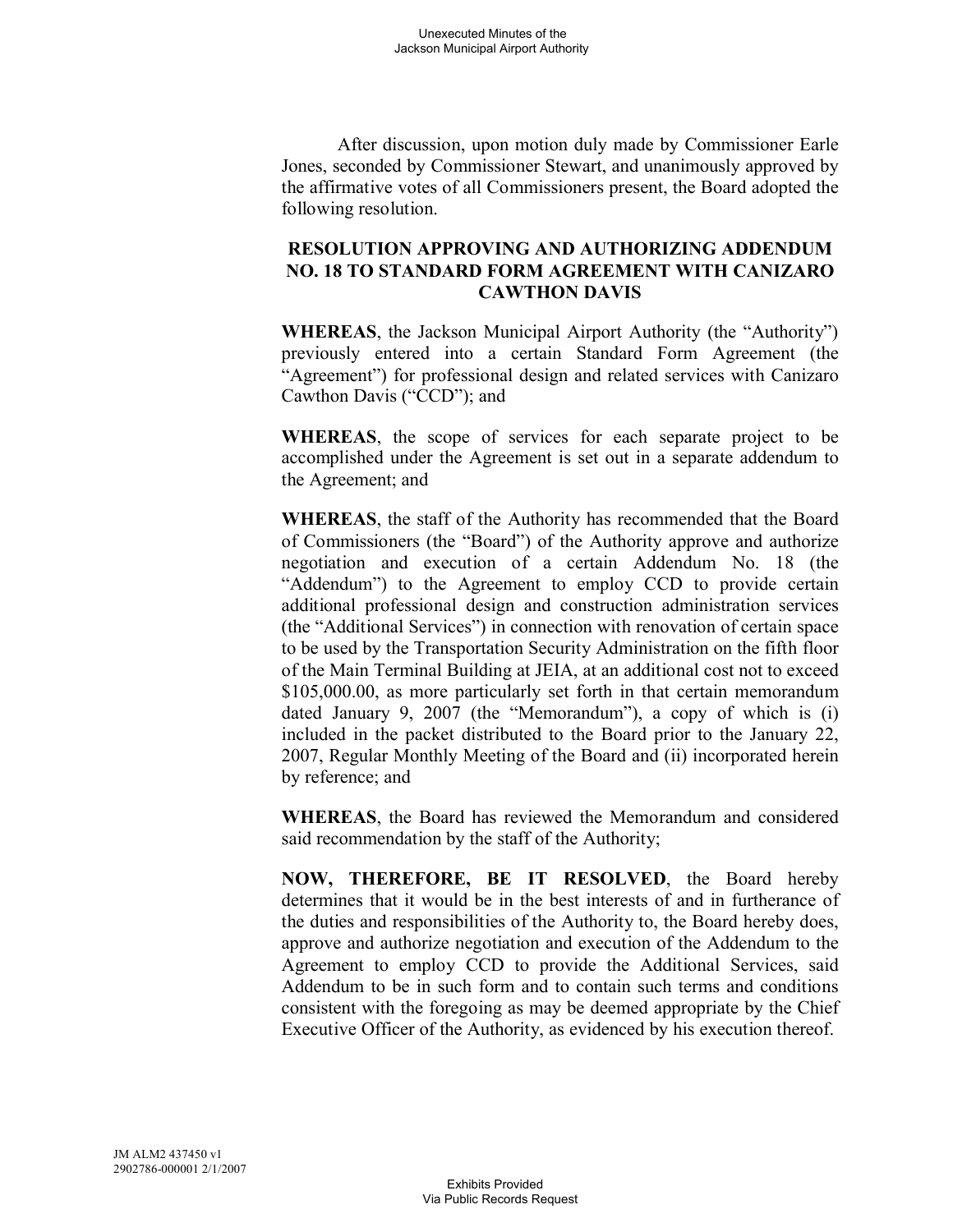#### h. JMAA Project No. 004-07, FEMA Logistics Facility, JEIA: Approve Addendum No. 18 to Standard Form Agreement with Waggoner Engineering, Inc.

Mr. Vanderleest directed the Board's attention to the memo dated January 10, 2007, in the Packet, which discussed this matter. As set forth therein, the staff of the Authority recommended approval of a certain Addendum No. 18 to the Standard Form Agreement between the Authority and Waggoner Engineering, Inc. ("WEI") to employ WEI to provide certain additional professional engineering services in connection with the FEMA Logistics Facility project at JEIA at an additional cost not to exceed \$25,500.00.

After discussion, upon motion duly made by Commissioner Stewart, seconded by Commissioner Glover, and unanimously approved by the affirmative votes of all Commissioners present, the Board adopted the following resolution.

# **RESOLUTION APPROVING AND AUTHORIZING ADDENDUM NO. 18 TO STANDARD FORM AGREEMENT WITH WAGGONER ENGINEERING, INC.**

**WHEREAS**, the Jackson Municipal Airport Authority (the "Authority") previously entered into a certain Standard Form Agreement (the "Agreement") for professional engineering and related services with Waggoner Engineering, Inc. ("WEI"); and

**WHEREAS**, the scope of services for each separate project to be accomplished under the Agreement is set out in a separate addendum to the Agreement; and

**WHEREAS**, the staff of the Authority has recommended that the Board of Commissioners (the "Board") of the Authority approve and authorize negotiation and execution of a certain Addendum No. 18 (the "Addendum") to the Agreement to employ WEI to provide certain additional professional engineering services in connection with the FEMA Logistics Facility project at JEIA (the "Additional Services"), at an additional cost not to exceed \$25,500.00, as more particularly set forth in that certain memorandum dated January 10, 2007 (the "Memorandum"), a copy of which is (i) included in the packet distributed to the Board prior to the January 22, 2007, Regular Monthly Meeting of the Board and (ii) incorporated herein by reference; and

**WHEREAS**, the Board has reviewed the Memorandum and considered said recommendation by the staff of the Authority;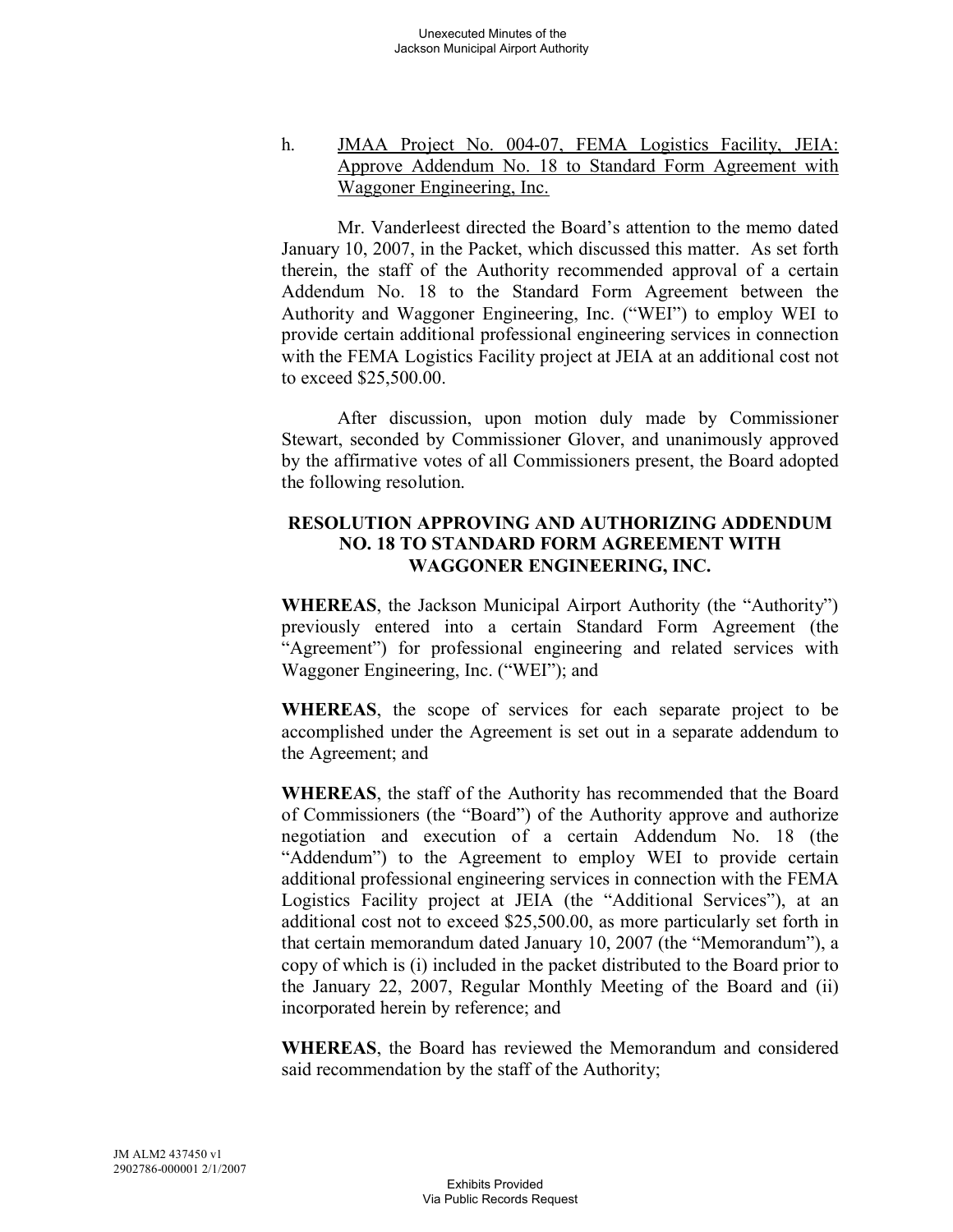**NOW, THEREFORE, BE IT RESOLVED**, the Board hereby determines that it would be in the best interests of and in furtherance of the duties and responsibilities of the Authority to, the Board hereby does, approve and authorize negotiation and execution of the Addendum to the Agreement to employ WEI to provide the Additional Services, said Addendum to be in such form and to contain such terms and conditions consistent with the foregoing as may be deemed appropriate by the Chief Executive Officer of the Authority, as evidenced by his execution thereof.

i. Approve Service Agreement, Johnson Controls, Equipment Inspection: JEIA.

Mr. Vanderleest directed the Board's attention to the memo dated January 10, 2007, in the Packet, which discussed this matter. As set forth therein, the staff recommended entering into a three year service agreement with Johnson Controls to provide comprehensive annual inspections for the York Chillers at JEIA at a total three-year cost of \$14,706.00.

After discussion, upon motion duly made by Commissioner Earle Jones, seconded by Commissioner Stewart, and unanimously approved by the affirmative votes of all Commissioners present, the Board adopted the following resolution.

# **RESOLUTION APPROVING AND AUTHORIZING AGREEMENT WITH JOHNSON CONTROLS, JACKSON-EVERS INTERNATIONAL AIRPORT**

**WHEREAS**, the staff of the Jackson Municipal Airport Authority (the "Authority") has recommended that the Board of Commissioners (the "Board") of the Authority approve and authorize negotiation and execution of a certain agreement (the "Agreement") with Johnson Controls ("JC") to provide comprehensive annual inspections of the York Chillers at Jackson-Evers International Airport for a period of three years (the "Services"), at a total three-year cost of approximately \$14,706.00; and

**WHEREAS**, the Board has reviewed and considered said recommendation by the staff of the Authority;

**NOW, THEREFORE, BE IT RESOLVED**, the Board hereby determines that it would be in the best interests of and in furtherance of the duties and responsibilities of the Authority to, the Board hereby does, approve and authorize negotiation and execution of the Agreement with JC to provide the Services, said Agreement to be in such form and to contain such terms and conditions consistent with the foregoing as may be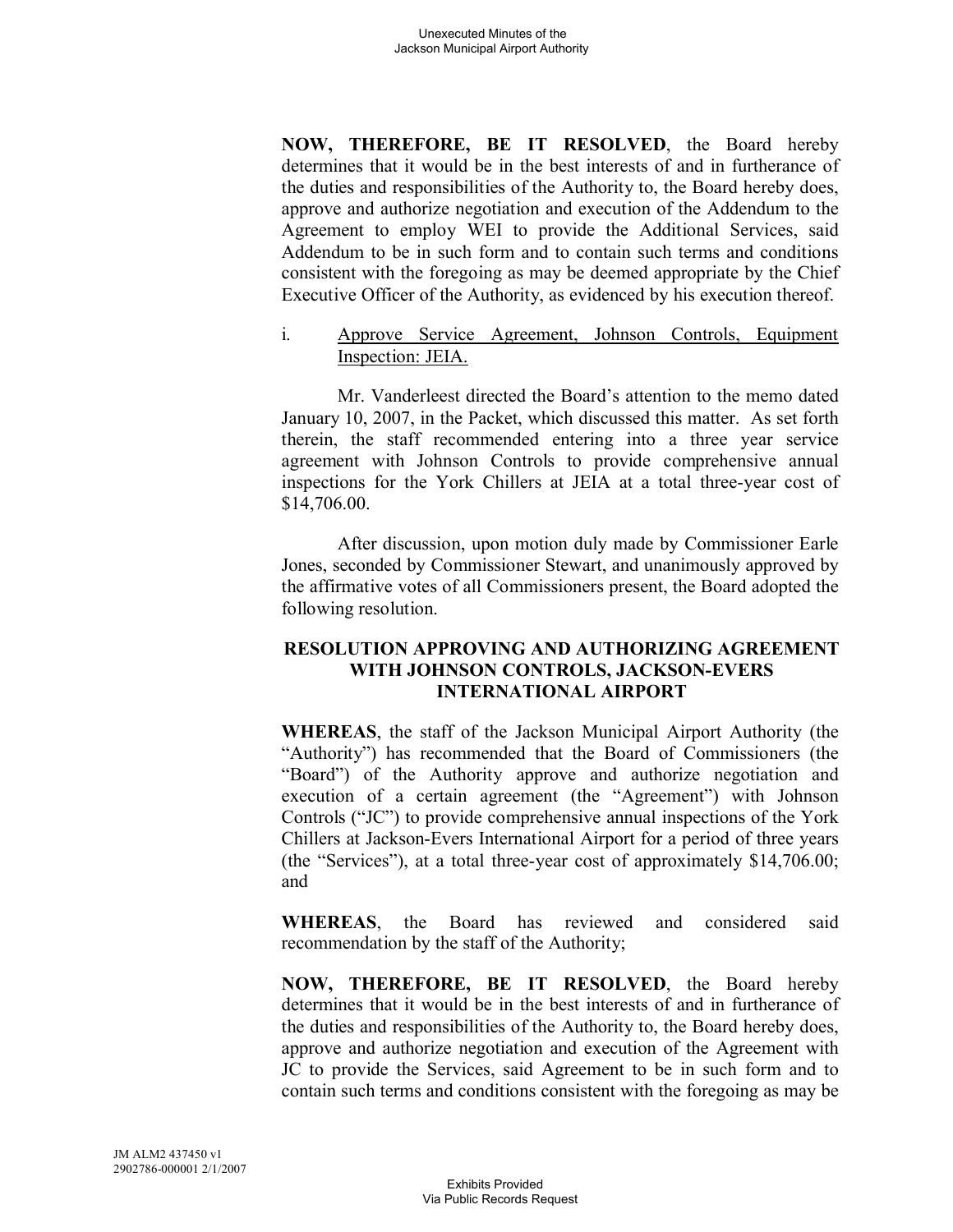deemed appropriate by the Chief Executive Officer of the Authority, as evidenced by his execution thereof.

#### j. Right of Way Easement, JEIA.

Mr. Vanderleest directed the Board's attention to the memo dated January 11, 2007, which discussed this matter, and the plat of the proposed easement, which were in the Packet. As set forth therein, the staff recommended that the Board approve and authorize negotiation and execution of an above ground power line and pole right of way easement between the Authority and Entergy, to allow Entergy to provide service to the FAA Radar Tower at JEIA.

After discussion, upon motion duly made by Commissioner Stewart, seconded by Commissioner Patton, and unanimously approved by the affirmative votes of all Commissioners present, the Board adopted the following resolution.

### **RESOLUTION APPROVING AND AUTHORIZING RIGHT OF WAY EASEMENT FOR ENTERGY, JACKSON-EVERS INTERNATIONAL AIRPORT**

**WHEREAS**, the staff of the Jackson Municipal Airport Authority (the "Authority") has recommended that the Board of Commissioners (the "Board") of the Authority approve and authorize negotiation and execution of a certain above ground power line and pole right of way easement (the "Easement") with Entergy to provide Entergy access to the FAA Radar Tower at Jackson-Evers International Airport, as more particularly shown on that certain plat (the "Plat") (i) included in the packet distributed to the Board prior to the January 22, 2007, Regular Monthly Meeting of the Board and (ii) incorporated herein by reference; and

**WHEREAS**, the Board has reviewed and considered said Plat and recommendation by the staff of the Authority;

**NOW, THEREFORE, BE IT RESOLVED**, the Board hereby determines that it would be in the best interests of and in furtherance of the duties and responsibilities of the Authority to, the Board hereby does, approve and authorize negotiation and execution of the Easement with Entergy, said Easement to be in such form and to contain such terms and conditions consistent with the foregoing as may be deemed appropriate by the Chief Executive Officer of the Authority, as evidenced by his execution thereof.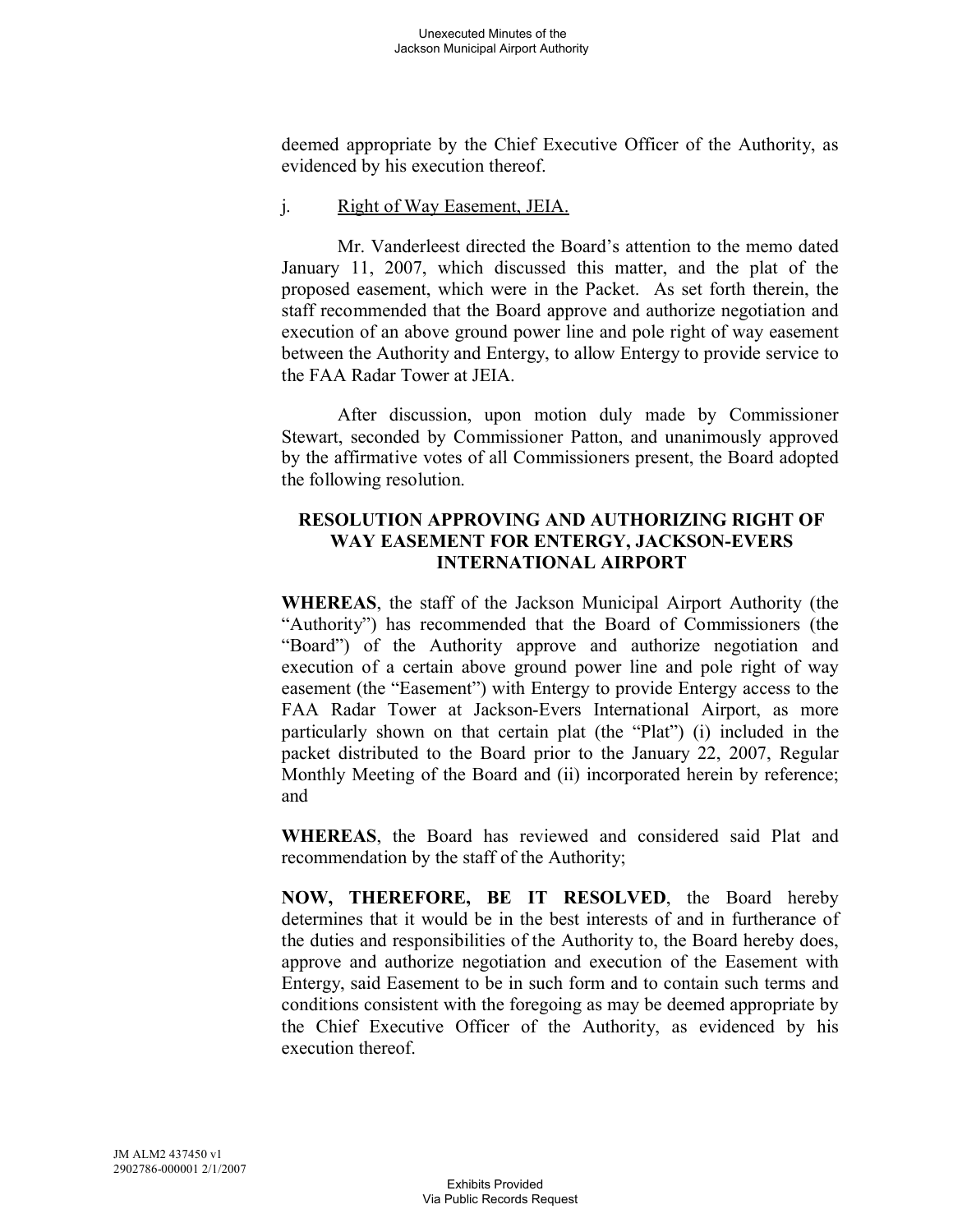# 5. Diversify Revenue and Opportunities Through Economic and Community Development.

#### a. Approve Lease for Nominal Fee, Civil Air Patrol, Hawkins Field.

Mr. Vanderleest directed the Board's attention to the memo dated January 14, 2007, in the Packet, which discussed this matter. As set forth therein, the staff of the Authority recommended that the Board approve and authorize negotiation and execution of a nominal rate lease of facilities for the Civil Air Patrol ("CAP") in the Main Terminal Building at Hawkins Field. Mr. Vanderleest reminded the Board that, at the October 23, 2006, Regular Monthly Meeting of the Board, Wing Commander John Wilkes of the CAP had requested that the Board consider donating space in the Main Terminal Building to CAP. If the proposed lease is approved, the current space leased by the CAP at Hawkins Field would be converted to a training facility.

After discussion, upon motion duly made by Commissioner Earle Jones, seconded by Commissioner Stewart, and unanimously approved by the affirmative votes of all Commissioners present, the Board adopted the following resolution.

# **RESOLUTION APPROVING AND AUTHORIZING LEASE OF FACILITIES AT HAWKINS FIELD TO CIVIL AIR PATROL**

**WHEREAS**, the Jackson Municipal Airport Authority (the "Authority") operates Hawkins Field in Jackson, Hinds County, Mississippi; and

**WHEREAS**, the staff of the Authority has recommended that the Board of Commissioners (the "Board") of the Authority approve and authorize negotiation and execution of a reduced rate lease (the "Lease") of certain space within the Main Terminal Building at Hawkins Field to the Civil Air Patrol ("CAP"); and

**WHEREAS**, the Federal Aviation Administration ("FAA") specifically addresses reduced-rate leases for CAP units in its "Policy and Procedures Concerning the Use of Airport Revenue," issued on February 16, 1999 (the "Policy"), which is incorporated herein by reference; and

**WHEREAS**, the CAP provides, without limitation the following programs and services at and from Hawkins Field:

- Multi step aviation and aerospace education program to the public;
- Orientation flights in powered and glider aircraft;
- Flight training scholarships;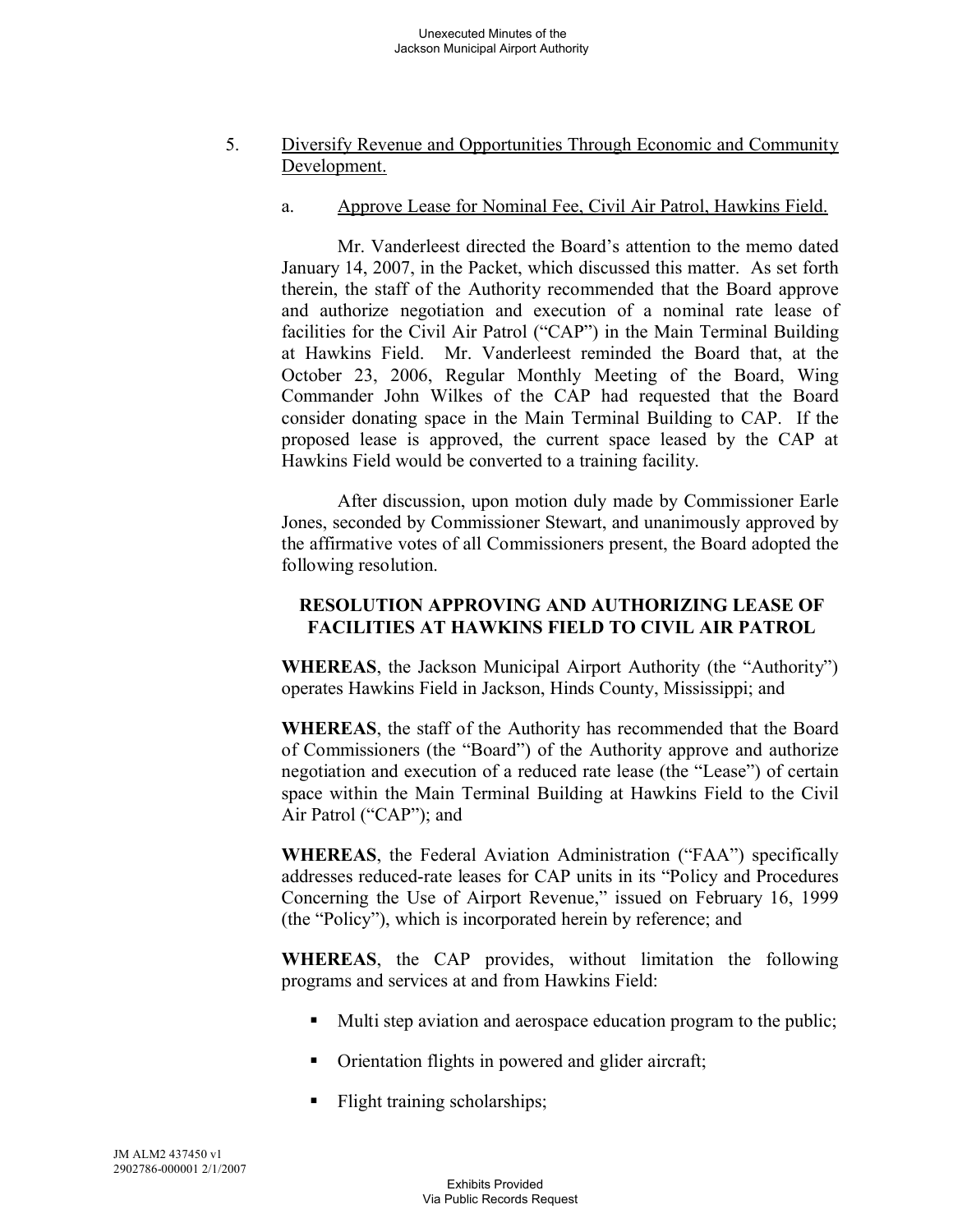- Activities and competition for CAP cadets at local, state, regional and national levels;
- An international Air Cadet Exchange Program;
- Orientation flights for Air Force ROTC students;
- Inland search and rescue services;
- Aerial reconnaissance for Homeland Security;
- § Disaster-relief support to local, state and national disaster relief organizations;
- Transportation of time-sensitive medical materials, blood products and body tissues;
- Damage assessments, light transport, communications support and low-altitude route surveys for the U. S. Air Force;
- Assistance to federal agencies in the war on drugs; and

**WHEREAS**, the staff of the Authority has advised the Board that if the standard fair market rent for similar space in the Main Terminal Building at Hawkins Field was applied to the space to be included in the Lease, the annual rental for the CAP would be approximately \$3,250; and

**WHEREAS**, the Board has reviewed and considered said recommendation by the staff of the Authority and the Policy;

**NOW, THEREFORE, BE IT RESOLVED**, the Board hereby finds that the benefits provided by the CAP to the Authority, Hawkins Field, and civil aviation in general exceed the value of rental revenue which would be foregone by execution and accomplishment of the Lease, thereby justifying the Lease at a reduced and/or nominal rate; and

**RESOLVED, FURTHER**, in light of the foregoing, the Board hereby determines that it would be in the best interests of and in furtherance of the duties and responsibilities of the Authority to, the Board hereby does, approve and authorize negotiation and execution of the Lease with CAP, said Lease to be in such form and to contain such terms and conditions consistent with the foregoing, including rental at a reduced rate of \$1.00 per annum, as may be deemed appropriate by the Chief Executive Officer of the Authority, as evidenced by his execution thereof.

b. Approve Sale of Surplus Equipment to the City of Newton.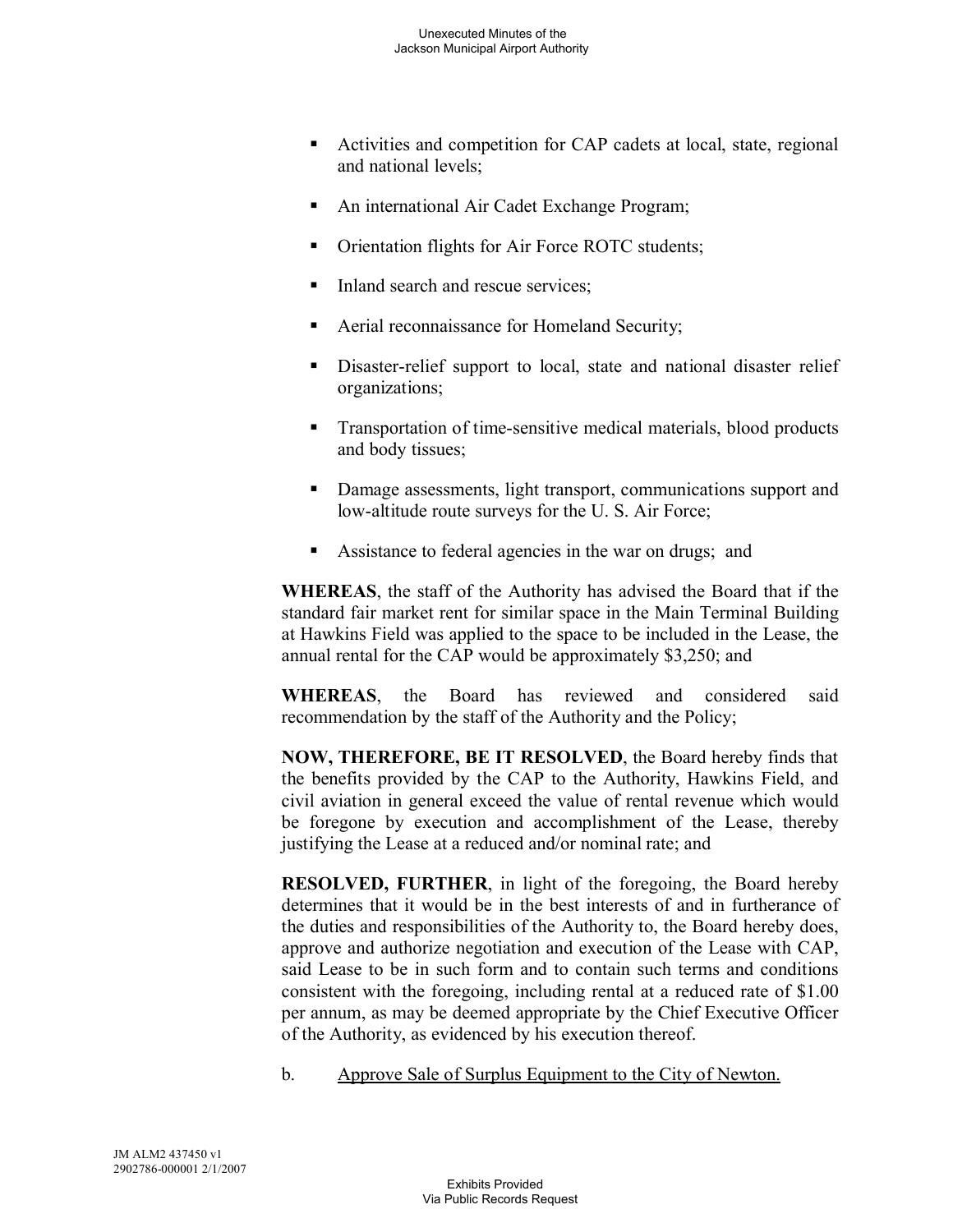Mr. Vanderleest directed the Board's attention to the memo dated January 15, 2007, in the Packet, which discussed this matter. As set forth therein, the staff recommended that the Board declare certain fingerprint equipment to be surplus and transfer said equipment to the Police Department of the City of Newton, Mississippi, for a nominal fee.

After discussion, upon motion duly made by Commissioner Stewart, seconded by Commissioner Patton, and unanimously approved by the affirmative votes of all Commissioners present, the Board adopted the following resolution.

# **RESOLUTION DECLARING CERTAIN FINGERPRINT EQUIPMENT TO BE SURPLUS AND AUTHORIZING TRANSFER OF SAID EQUIPMENT TO THE CITY OF NEWTON, MISSISSIPPI, POLICE DEPARTMENT**

**WHEREAS**, the staff of the Jackson Municipal Airport Authority (the "Authority") has advised the Board of Commissioners (the "Board") of the Authority that two (2) manual fingerprint stations (the "Equipment"), as more particularly described in that certain memorandum dated January 15, 2007 (the "Memorandum"), a copy of which is (i) included in the packet distributed to the Board prior to the January 22, 2007, Regular Monthly Meeting of the Board and (ii) incorporated herein by reference, are no longer needed by the Authority for the conduct of its business and should be declared surplus, and has further advised the Board that the City of Newton Police Department has expressed a need for the Equipment and a willingness to pay a nominal amount to the Authority for said Equipment, as set out in the Memorandum; and

**WHEREAS**, the Board has considered said recommendation by the staff of the Authority;

**NOW, THEREFORE, BE IT RESOLVED,** the Board hereby finds and determines that (i) the Equipment is surplus and no longer needed for Authority purposes and is not to be used in the Authority's operations; (ii) the City of Newton Police Department has expressed a need and use for the Equipment, as set out in the Memorandum; and (iii) the sale of the Equipment to the City of Newton Police Department, for a nominal amount will promote and foster the development and improvement of the Authority, the community in which it is located, and the City of Newton Police Department, and the civic, social, educational, cultural, moral, economic or industrial welfare thereof; and

**RESOLVED, FURTHER,** the Board hereby approves and authorizes the sale of the Equipment to the City of Newton Police Department, for \$1.00, subject to proper documentation in accordance with applicable law.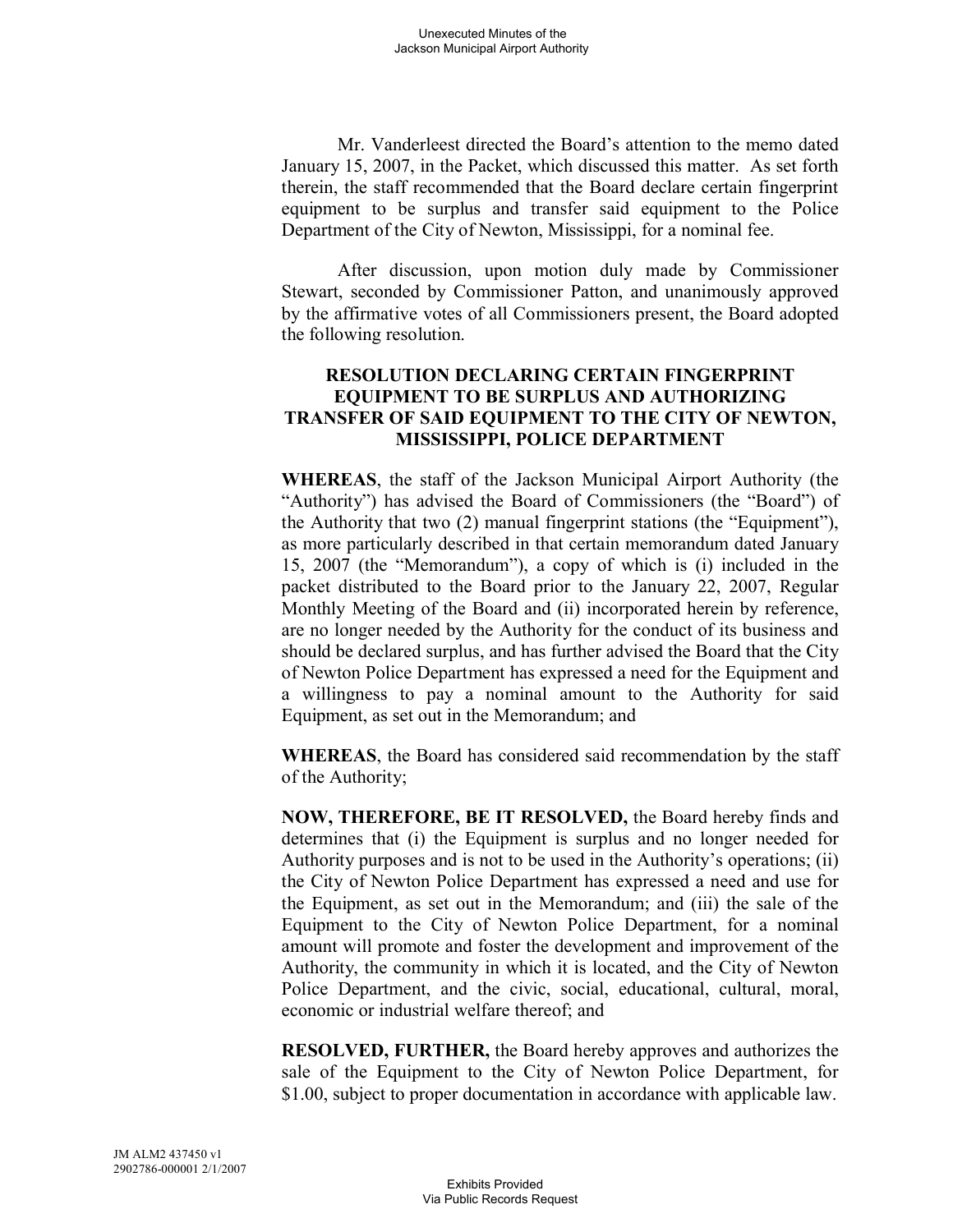# **B. Other Matters.**

### 1. Legislative Matters.

Mr. Moore asked the Board to consider approving and endorsing legislation to accomplish the following: (i) approval of the Fiscal Year 2008 Budget submitted by the Mississippi Department of Transportation, including \$10 Million for the Multi-Modal Transportation Fund; (ii) an increase in the term limit for airport contracts and leases from forty (40) years to seventy-five (75) years; and (iii) an exemption from excise tax for aircraft fuel sold from a Foreign Trade Zone in Mississippi for an international flight originating or terminating within Mississippi.

After discussion, upon motion duly made by Commissioner Stewart, seconded by Commissioner Patton, and unanimously approved by the affirmative votes of all Commissioners present, the Board adopted the following resolution.

### **RESOLUTION SUPPORTING CERTAIN LEGISLATION**

**WHEREAS**, the Board of Commissioners (the "Board") of the Jackson Municipal Airport Authority (the "Authority") has considered approving and endorsing the following matters being considered by the Mississippi Legislature during the 2007 Legislative Session: (i) approval of the Fiscal Year 2008 Budget submitted by the Mississippi Department of Transportation, including \$10 Million for the Multi-Modal Transportation Fund; (ii) an increase in the term limit for airport contracts and leases from forty (40) years to seventy-five (75) years; and (iii) an exemption from excise tax for aircraft fuel sold from a Foreign Trade Zone in Mississippi for an international flight originating or terminating within Mississippi (collectively, the "Legislative Matters");

**NOW, THEREFORE, BE IT RESOLVED**, the Board hereby determines that it would be in the best interests of and in furtherance of the duties and responsibilities of the Authority to, the Board hereby does, approve and endorse passage and enactment of the Legislative Matters during the 2007 Legislative Session; and in furtherance thereof, authorizes and directs the Chief Executive Officer of the Authority to advise the Mississippi Legislature and other interested parties of the Authority's support for said Legislative Matters.

# 2. Additional Commercial Air Service.

Mr. Vanderleest announced that, effective on or about September 6, 2007, Continental Airlines would begin daily commercial air service between JEIA and Newark, New Jersey. Mr. Vanderleest reminded the Board that it had previously approved and authorized filing of an application for a Small Community Air Service Development Program grant for a direct subsidy for such service. Mr. Vanderleest said that such a grant had been received, and that it would reimburse the Authority for up to \$400,000.00 in direct subsidy to Continental Airlines in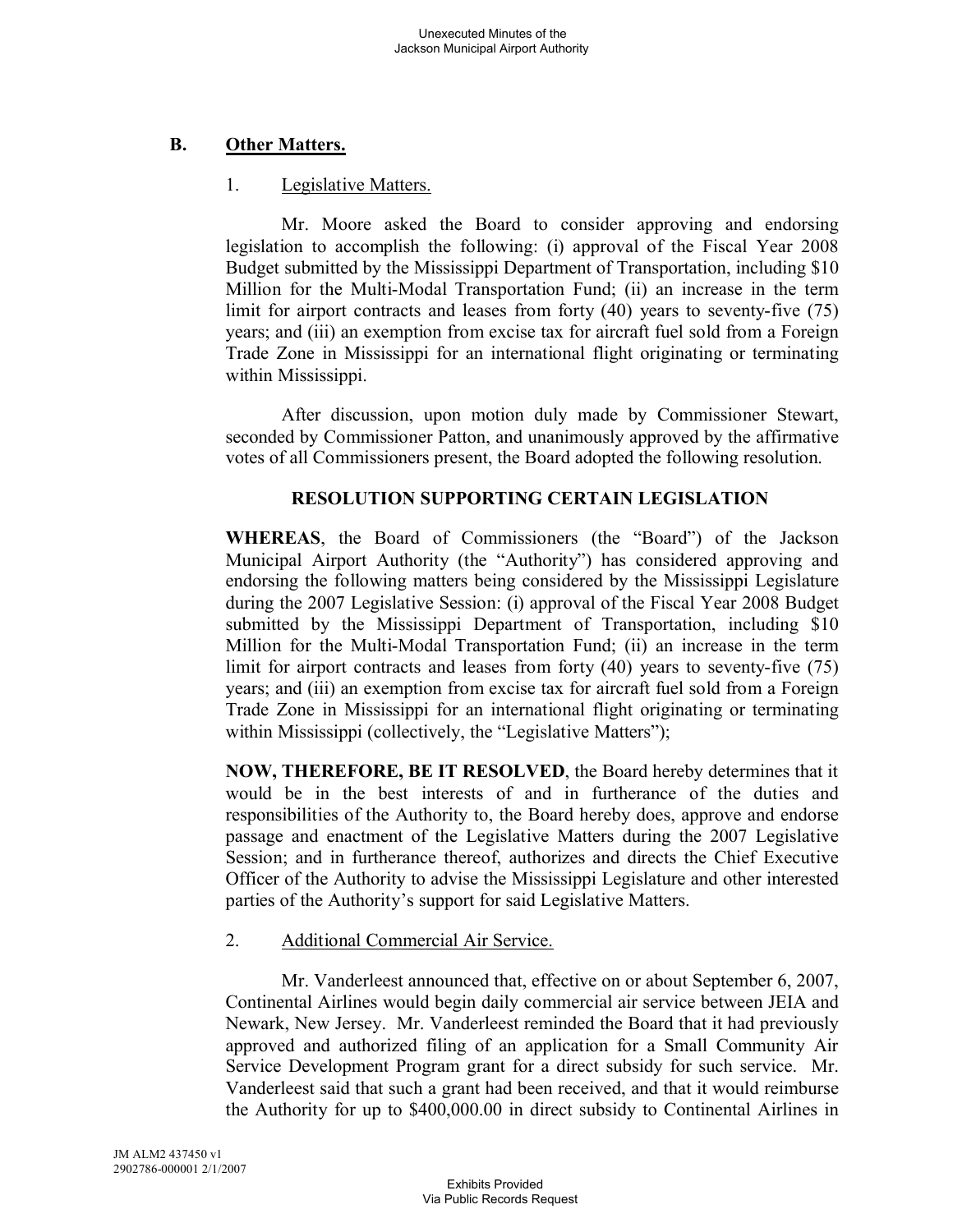connection with such service. In order to confirm the availability of the subsidy, Mr. Vanderleest asked the Board to approve and authorize negotiation and execution of an agreement for the subsidy with Continental Airlines.

During discussion, Mr. Vanderleest said that Mr. Moore, as the Authority's legal counsel, had reviewed and approved the form of the proposed agreement with Continental Airlines.

After further discussion, upon motion duly made by Commissioner Stewart, seconded by Commissioner Patton, and unanimously approved by the affirmative votes of all Commissioners present, the Board adopted the following resolution.

# **RESOLUTION APPROVING AND AUTHORIZING AGREEMENT WITH CONTINENTAL AIRLINES**

**WHEREAS**, the Jackson Municipal Airport Authority (the "Authority") previously applied for and was awarded a grant from the U. S. Department of Transportation under the Small Community Air Service Development Program (the "Grant") to reimburse the Authority for a direct subsidy up to \$400,000.00 (the "Subsidy") to attract and support new nonstop jet service between Jackson-Evers International Airport and Newark/Liberty International Airport ("NLIA") in Newark, New Jersey (the "Service"); and

**WHEREAS**, Continental Airlines has announced its intention to begin direct, nonstop jet service between JEIA and NLIA on or about September 6, 2007, subject to an agreement (the "Agreement") whereby the Authority will provide the Subsidy to Continental Airlines for the Service; and

**WHEREAS**, Continental Airlines and the Authority are negotiating the terms and conditions of the Agreement whereby the Authority will provide the Subsidy to Continental Airlines to support the Service; and

**WHEREAS**, the staff of the Authority has recommended that the Board of Commissioners (the "Board") of the Authority approve and authorize negotiation and execution of the Agreement whereby the Authority will provide the Subsidy to Continental Airlines for the Service; and

**WHEREAS**, the Board has considered said recommendation by the staff of the Authority;

**NOW, THEREFORE, BE IT RESOLVED**, the Board hereby determines that it would be in the best interests of and in furtherance of the duties and responsibilities of the Authority to, the Board hereby does, approve and authorize execution and accomplishment of the Agreement, said Agreement to be in such form and to contain such terms and conditions consistent with the foregoing and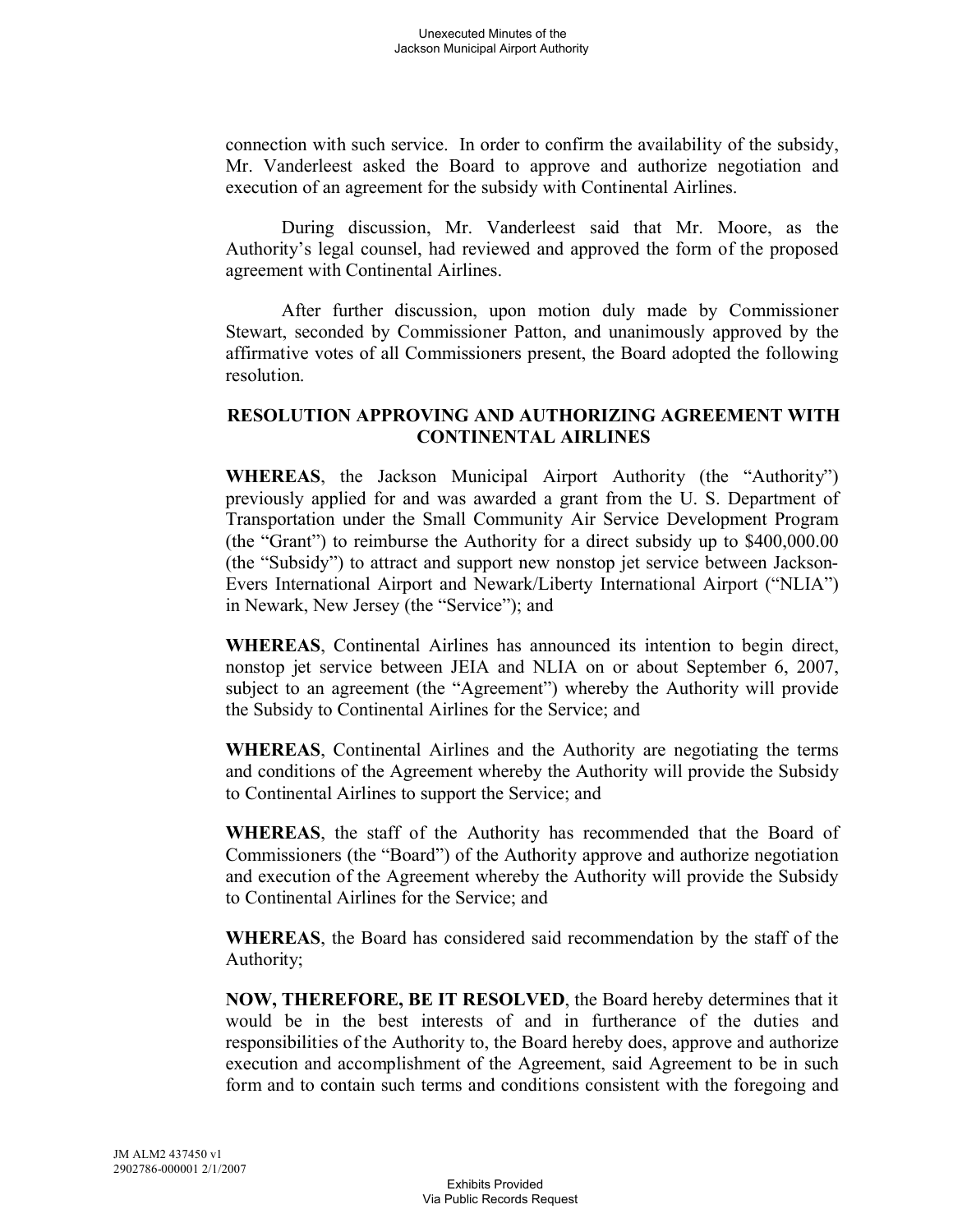the Grant as may be deemed appropriate by the Chief Executive Officer of the Authority, as evidenced by his execution thereof.

#### 3. Community Bank Hangar.

Mr. Vanderleest advised the Board that, after careful consideration of all the factors, including the request by Community Bank for a long-term lease of the land and hangar at JEIA formerly known as the ChemFirst hangar (the "Hangar") and expressions of interest in a long-term lease of the Hangar by two other parties, the staff recommended that the Board approve and authorize publication of a Request for Proposals for a long-term lease of the Hangar, without restricting the type of aeronautical or non-aeronautical use of the Hangar.

During discussion, Commissioner Glover objected to the staff's recommendation, and said that the Authority should continue to negotiate only with Community Bank since it was the present tenant and was willing to make additional investments in the property.

After discussion, upon motion duly made by Commissioner Stewart, seconded by Commissioner Patton, with Commissioners J. R. Jones, Earle Jones, Stewart and Patton voting in favor of said motion and Commissioner Glover voting against said motion, the Board adopted the following resolution.

# **RESOLUTION APPROVING AND AUTHORIZING PUBLICATION OF REQUEST FOR PROPOSALS**

**WHEREAS**, Community Bank currently subleases certain real property at Jackson-Evers International Airport and a general aviation hangar commonly known as the ChemFirst Hangar on said property (collectively, the "Hangar"); and

**WHEREAS**, Community Bank and other parties have expressed an interest in entering into a long-term lease of the Hangar from the Jackson Municipal Airport Authority (the "Authority"); and

**WHEREAS**, the staff of the Authority has recommended that the Board approve and authorize publication of a Request for Proposals for a long-term lease of the Hangar for aeronautical or non-aeronautical purposes (the "RFP"); and

**WHEREAS**, the Board has considered said recommendation by the staff of the Authority;

**NOW, THEREFORE, BE IT RESOLVED**, the Board hereby determines that it would be in the best interests of and in furtherance of the duties and responsibilities of the Authority to, the Board hereby does, approve and authorize preparation and publication of the RFP for a long-term lease of the Hangar, effective as of expiration of the Lease.